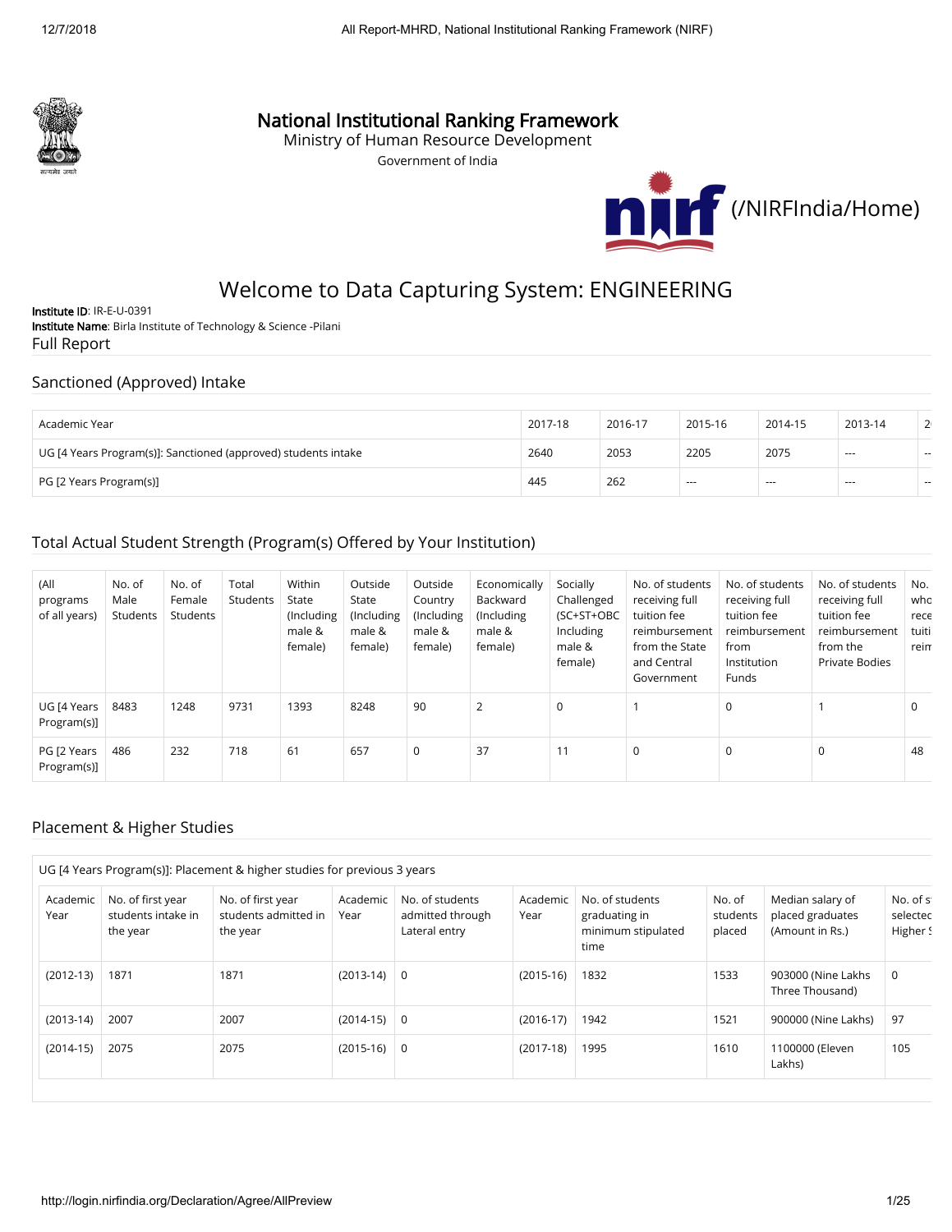|                  |                                                     | PG [2 Years Program(s)]: Placement & higher studies for previous 3 years |                  |                                                          |                              |                                                            |                                                   |
|------------------|-----------------------------------------------------|--------------------------------------------------------------------------|------------------|----------------------------------------------------------|------------------------------|------------------------------------------------------------|---------------------------------------------------|
| Academic<br>Year | No. of first year<br>students intake in the<br>year | No. of first year students<br>admitted in the year                       | Academic<br>Year | No. of students graduating in<br>minimum stipulated time | No. of<br>students<br>placed | Median salary of placed<br>graduates (Amount in Rs.)       | No. of studen<br>selected for H<br><b>Studies</b> |
| $(2014-15)$      | 294                                                 | 294                                                                      | $(2015-16)$      | 1271                                                     | 179                          | 970000 (Nine Lakhs Seventy<br>Thousand)                    | 0                                                 |
| $(2015-16)$      | 267                                                 | 267                                                                      | $(2016-17)$      | 267                                                      | 218                          | 800000 (Eight Lakhs)                                       | 6                                                 |
| $(2016-17)$      | 262                                                 | 262                                                                      | $(2017-18)$      | 258                                                      | 200                          | 1156062 (Eleven Lakhs Fifty Six<br>Thousand and Sixty Two) | 11                                                |
|                  |                                                     |                                                                          |                  |                                                          |                              |                                                            |                                                   |

### Ph.D Student Details

| Ph.D (Student pursuing doctoral program till 2017-18; Students admitted in the academic year 2018-19 should not be entered here.) |         |                       |         |         |  |  |  |
|-----------------------------------------------------------------------------------------------------------------------------------|---------|-----------------------|---------|---------|--|--|--|
|                                                                                                                                   |         | <b>Total Students</b> |         |         |  |  |  |
| Full Time                                                                                                                         |         | 267                   |         |         |  |  |  |
| Part Time                                                                                                                         | 105     |                       |         |         |  |  |  |
|                                                                                                                                   |         |                       |         |         |  |  |  |
| No. of Ph.D students graduated (including Integrated Ph.D)                                                                        |         |                       |         |         |  |  |  |
|                                                                                                                                   | 2017-18 |                       | 2016-17 | 2015-16 |  |  |  |
| <b>Full Time</b>                                                                                                                  | 38      |                       | 5       | 11      |  |  |  |

# Financial Resources: Utilised Amount for the Capital & Operational expenditure for previous 3 years

Part Time  $\begin{array}{|c|c|c|c|c|c|}\hline \end{array}$ 

| 2017-18                                                                                    | 2016-17                                                                                              | 2015-16                                                                   |
|--------------------------------------------------------------------------------------------|------------------------------------------------------------------------------------------------------|---------------------------------------------------------------------------|
| <b>Utilised Amount</b>                                                                     | <b>Utilised Amount</b>                                                                               | Utilised Amou                                                             |
|                                                                                            |                                                                                                      |                                                                           |
| 28657946 (Two Crores Eighty Six La<br>khs Fifty Seven Thousand Nine Hu<br>ndred Forty Six) | 39804015 (Three Crore Ninety Eigh<br>t Lakhs Four Thousand Fifteen)                                  | 35293988 (Three Crore<br>akhs Ninety Three Thou<br>Hundred Eighty Eight)  |
| 72822120 (Seven crore twenty eigh<br>t lakhs twenty two thousand one h<br>undred twenty)   | 385384153 (Thirty Eight Crore Fifty<br>Three Lakhs Eighty Four Thousand<br>One Hundred Fifty Three)  | 325039925 (Thirty Two \<br>Lakhs Thirty Nine Thous<br>undred Twenty Five) |
| 166450558 (Sixteen crore sixty lakh<br>s fifty thousand five hundred fifty e<br>ight)      | 0 (zero)                                                                                             | 0 (zero)                                                                  |
| 30111459 (Three crore one lakhs el<br>even thousand four hundred fiftee<br>n nine)         | 51183465 (Five Crore Eleven Lakhs<br>Eighty Three Thousand Four Hundr<br>ed Sixty Five)              | 64078211 (Six Crore For<br>venty Eight Thousand Ty<br>d Eleven)           |
|                                                                                            | Annual Capital Expenditure on Academic Activities and Resources (excluding expenditure on buildings) |                                                                           |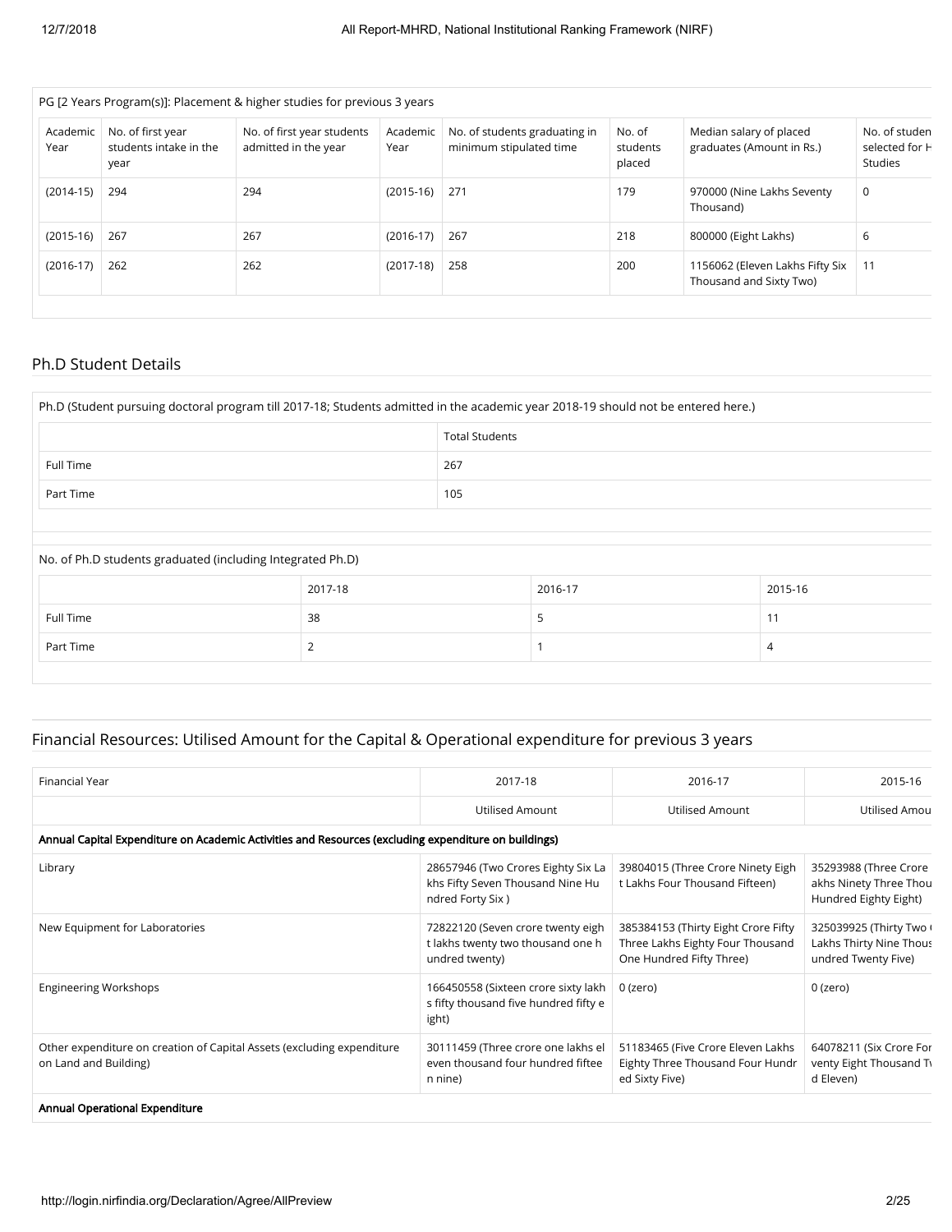| Financial Year                                                                                                                                   | 2017-18                                                                                                    | 2016-17                                                                                       | 2015-16                                                                    |
|--------------------------------------------------------------------------------------------------------------------------------------------------|------------------------------------------------------------------------------------------------------------|-----------------------------------------------------------------------------------------------|----------------------------------------------------------------------------|
|                                                                                                                                                  | Utilised Amount                                                                                            | Utilised Amount                                                                               | Utilised Amou                                                              |
| Salaries (Teaching and Non Teaching staff)                                                                                                       | 1154956696 (One Hundred Fifteen<br>Crore Fourteen Nine Lakhs Fifty Six<br>Thousand Six Hundred Ninety Six) | 1536510913 (One Fifty Three Crore<br>Sixty Five Lakhs Ten Thousand Nin<br>e Hundred Thirteen) | 1025028834 (One hund<br>o Crore Fifty Lakhs Twer<br>ousand Eight Hundred 1 |
| Maintenance of Academic Infrastructure or consumables, other running<br>expenditures etc. (excluding maintenance of hostels and allied services) | 970483485 (Ninety Seven Crore Fo<br>ur Lakhs Eighty Three Thousand Fo<br>ur Hundred Eighty Five)           | 1638401880 (One Sixty Three Cror<br>e Eighty Four Lakhs One Thousand<br>Eight Hundred Eighty) | 1968328748 (One Ninet<br>Eighty Three Lakhs Twei<br>ousand Seven Hundred   |
| Seminars/Conferences/Workshops                                                                                                                   | 437902 (Four Lakhs Thirty Seven T<br>housand Nine Hundred two)                                             | 856690 (Eight Lakhs Fifty Six Thous<br>and Six Hundred Ninety)                                | 1619284 (Sixteen Lakhs<br>housand Two Hundred<br>r)                        |

IPR

| Calendar year            | 2017 | 2016 | 2015 |
|--------------------------|------|------|------|
| No. of Patents Published |      | U    |      |
| No. of Patents Granted   |      | υ    |      |

# Sponsored Research Details

| Financial Year                                     | 2017-18                                                                   | 2016-17                                                                      | 2015-16                                                               |
|----------------------------------------------------|---------------------------------------------------------------------------|------------------------------------------------------------------------------|-----------------------------------------------------------------------|
| Total no. of Sponsored<br>Projects                 | 56                                                                        | 56                                                                           | 60                                                                    |
| Total no. of Funding<br>Agencies                   | 23                                                                        | 26                                                                           | 24                                                                    |
| <b>Total Amount Received</b><br>(Amount in Rupees) | 53180423                                                                  | 58719479                                                                     | 36678127                                                              |
| Amount Received in Words                           | Five Crore Thirty One Lakhs Eighty Thousand Fo<br>ur hundred Twenty Three | Five Crore Eighty Seven Lakhs Ninteen Thousand F<br>our Hundred Seventy Nine | Three Crore Sixty Six Lakhs Seventy Eight<br>One Hundred Twenty Seven |

# Consultancy Project Details

| Financial Year                              | 2017-18                                               | 2016-17                                               | 2015-16                                        |
|---------------------------------------------|-------------------------------------------------------|-------------------------------------------------------|------------------------------------------------|
| Total no. of Consultancy Projects           | 12                                                    |                                                       |                                                |
| Total no. of Client Organizations           | 5                                                     | b                                                     |                                                |
| Total Amount Received (Amount in<br>Rupees) | 7904502                                               | 1227069                                               | 3544022                                        |
| Amount Received in Words                    | Seventy Nine Lakhs Four Thousand Five Hundr<br>ed Two | Twelve Lakhs Twenty Seven Thousand and Six<br>ty Nine | Thirty Five Lakhs Forty four Thousan<br>ty Two |

# PCS Facilities: Facilities of physically challenged students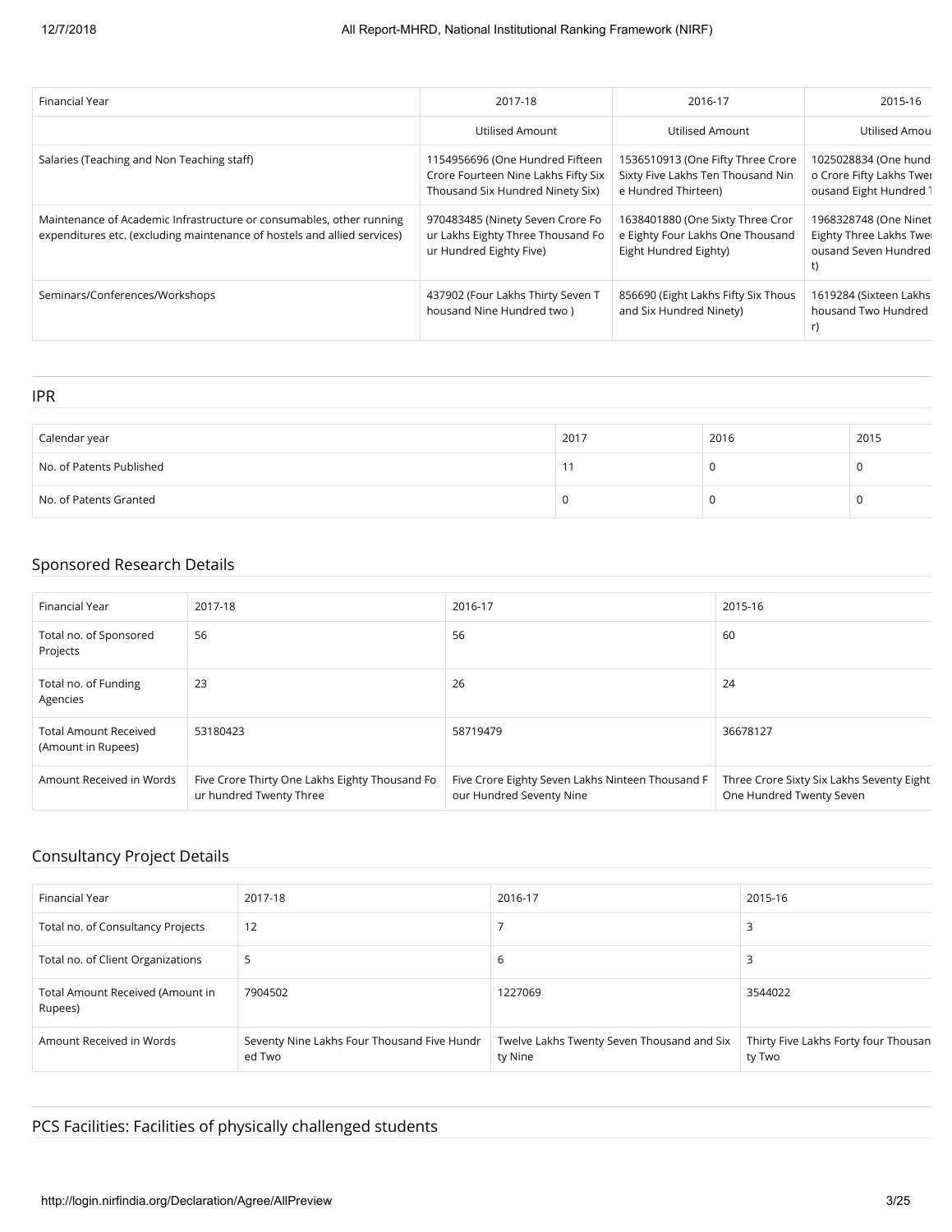| 1. Do your institution buildings have Lifts/Ramps?                                                                                                         | Yes, more than 80% of tl<br>buildings |
|------------------------------------------------------------------------------------------------------------------------------------------------------------|---------------------------------------|
| 2. Do your institution have provision for walking aids, including wheelchairs and transportation from one building to another for handicapped<br>students? | Yes                                   |
| 3. Do your institution buildings have specially designed toilets for handicapped students?                                                                 | Yes, more than 60% of tl<br>buildings |

# Faculty Details

1. How many faculty members of your institution have received highly reputed national/international awards/recognition from Central government agencies in the previous year (2017-18)?

| Srno           | Name                 | Age | Designation                | Gender | Qualification | Experience<br>(In Months) | Is Associated<br>Last Year | Currently working<br>with institution? | Joining<br>Date     | Leaving<br>Date | $\overline{ }$<br>$\mathbf{1}$ |
|----------------|----------------------|-----|----------------------------|--------|---------------|---------------------------|----------------------------|----------------------------------------|---------------------|-----------------|--------------------------------|
| $\mathbf{1}$   | Amit Jain            | 39  | <b>Assistant Professor</b> | Male   | Ph.D          | 181                       | Yes                        | Yes                                    | $13 - 10 -$<br>2006 |                 |                                |
| 2              | Anupam Singhal       | 48  | Associate Professor        | Male   | Ph.D          | 238                       | Yes                        | Yes                                    | $17 - 11 -$<br>2006 | ---             |                                |
| 3              | <b>B</b> K Sharma    | 41  | Associate Professor        | Male   | Ph.D          | 145                       | Yes                        | Yes                                    | $23 - 12 -$<br>2006 |                 | $\overline{1}$                 |
| 4              | J S Rathore          | 40  | <b>Assistant Professor</b> | Male   | Ph.D          | 203                       | Yes                        | Yes                                    | $29 - 12 -$<br>2006 |                 | $\overline{1}$                 |
| 5              | Ajay Kumar Sah       | 44  | Associate Professor        | Male   | Ph.D          | 243                       | Yes                        | Yes                                    | $14 - 05 -$<br>2007 | ---             |                                |
| 6              | Ajaya Kumar Pani     | 42  | <b>Assistant Professor</b> | Male   | Ph.D          | 207                       | Yes                        | Yes                                    | $12 - 06 -$<br>2007 | ---             | $\mathbf{I}$                   |
| $\overline{7}$ | Ravi Kant Mittal     | 50  | Associate Professor        | Male   | Ph.D          | 261                       | Yes                        | Yes                                    | $12 - 07 -$<br>2007 |                 | $\mathbf{I}$                   |
| 8              | Bharti Khungar       | 42  | Associate Professor        | Female | Ph.D          | 228                       | Yes                        | Yes                                    | $14-07-$<br>2007    | ---             |                                |
| 9              | Rajesh Prasad Mishra | 44  | Associate Professor        | Male   | Ph.D          | 223                       | Yes                        | Yes                                    | 20-06-<br>2005      | ---             |                                |
| 10             | Dipendu Bhunia       | 41  | Associate Professor        | Male   | Ph.D          | 149                       | Yes                        | Yes                                    | $16 - 07 -$<br>2007 | ---             | $\mathbf{I}$                   |
| 11             | Rajesh Mehrotra      | 44  | Associate Professor        | Male   | Ph.D          | 223                       | Yes                        | Yes                                    | 31-08-<br>2007      | $\overline{a}$  |                                |
| 12             | Arun Kumar Vaish     | 50  | Assistant Professor        | Male   | Ph.D          | 306                       | Yes                        | Yes                                    | $21 - 01 -$<br>2008 | $\overline{a}$  | $\overline{1}$                 |
| 13             | Geetilaxmi Mohapatra | 41  | Assistant Professor        | Female | Ph.D          | 156                       | Yes                        | Yes                                    | $01 - 04 -$<br>2008 | ---             | $\mathbf{I}$                   |
| 14             | Navneet Gupta        | 44  | Associate Professor        | Male   | Ph.D          | 239                       | Yes                        | Yes                                    | $20 - 12 -$<br>2005 | $\overline{a}$  |                                |
| 15             | P Chattopadhyay      | 40  | Assistant Professor        | Male   | Ph.D          | 237                       | Yes                        | Yes                                    | 03-08-<br>2009      | ---             | $\mathbf{I}$                   |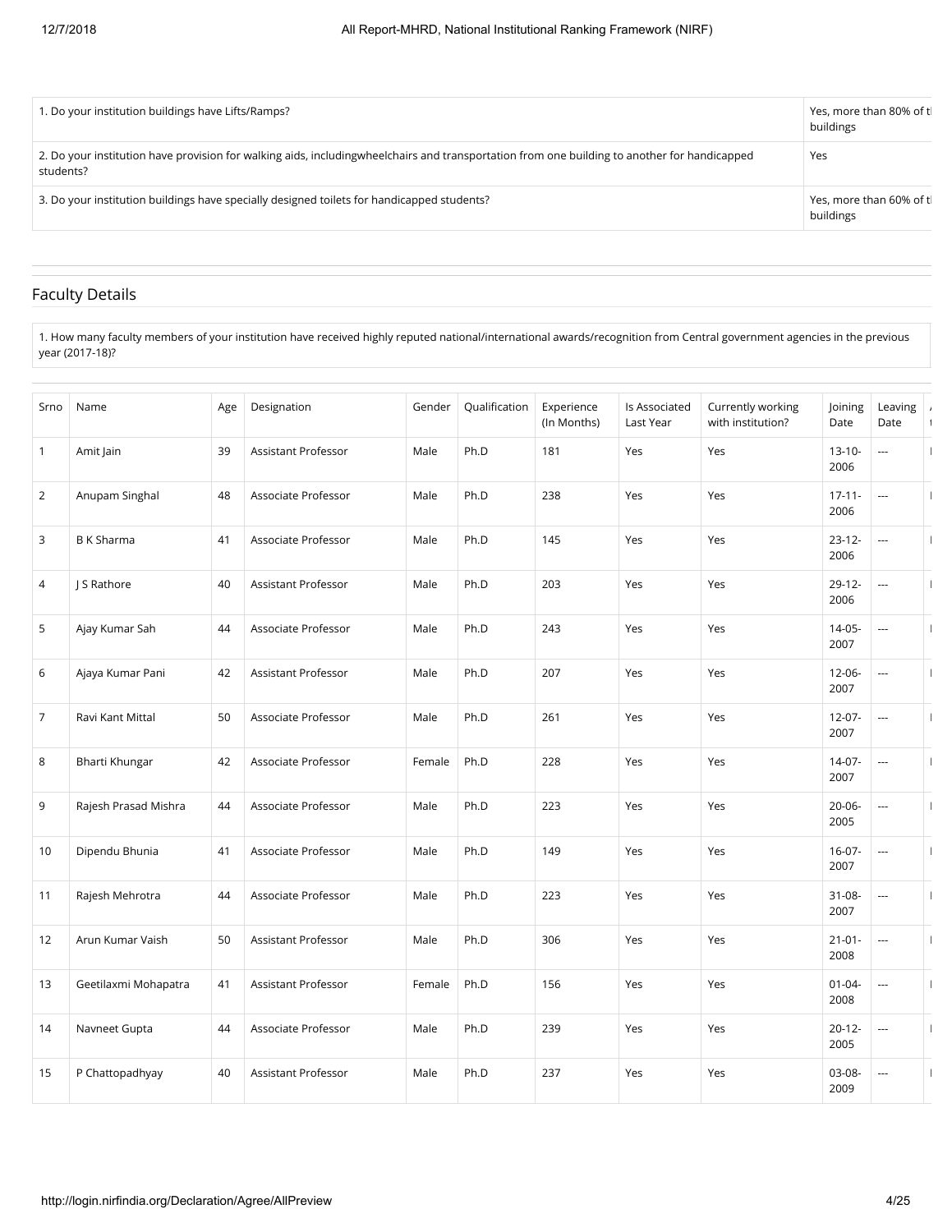| 16 | Arun Kumar Jalan        | 40 | Assistant Professor        | Male   | Ph.D | 130 | Yes | Yes | $15 - 12 -$<br>2009 | ---            | $\mathbf{I}$ |
|----|-------------------------|----|----------------------------|--------|------|-----|-----|-----|---------------------|----------------|--------------|
| 17 | Banasri Roy             | 47 | Associate Professor        | Female | Ph.D | 216 | Yes | Yes | $27 - 12 -$<br>2012 | ---            | $\mathbf{I}$ |
| 18 | Prayeen Kumar A V       | 38 | <b>Assistant Professor</b> | Male   | Ph.D | 193 | Yes | Yes | $02 - 09 -$<br>2013 | ---            | $\mathbf{I}$ |
| 19 | Ravi Inder Singh        | 38 | Assistant Professor        | Male   | Ph.D | 203 | Yes | Yes | $02 - 01 -$<br>2014 |                | $\mathbf{I}$ |
| 20 | Ravi Kant Mittal        | 65 | Professor                  | Male   | Ph.D | 515 | Yes | No  | 25-08-<br>1975      | 30-06-<br>2018 | $\mathbf{I}$ |
| 21 | Kamalesh Kumar          | 50 | Assistant Professor        | Male   | Ph.D | 343 | Yes | Yes | $01 - 09 -$<br>1994 | ---            | $\mathbf{I}$ |
| 22 | Kuldip Singh Sangwan    | 51 | Professor                  | Male   | Ph.D | 305 | Yes | Yes | 30-07-<br>1997      | ---            | $\mathbf{I}$ |
| 23 | Dheerendra Singh        | 49 | Associate Professor        | Male   | Ph.D | 256 | Yes | Yes | 19-08-<br>1999      | ---            | $\mathbf{I}$ |
| 24 | A R Asati               | 44 | Associate Professor        | Male   | Ph.D | 240 | Yes | Yes | $15 - 01 -$<br>2002 | ---            | Τ.           |
| 25 | Chandra Shekhar         | 41 | Associate Professor        | Male   | Ph.D | 219 | Yes | Yes | 10-09-<br>2004      | ---            | $\mathbf{I}$ |
| 26 | Nitin Chaturvedi        | 38 | Assistant Professor        | Male   | Ph.D | 153 | Yes | Yes | $27 - 10 -$<br>2005 | ---            | $\mathbf{I}$ |
| 27 | Mahesh Angira           | 38 | Assistant Professor        | Male   | Ph.D | 155 | Yes | Yes | $09-01-$<br>2017    | ---            | $\mathbf{I}$ |
| 28 | Arnab Hazra             | 30 | Assistant Professor        | Male   | Ph.D | 43  | Yes | Yes | 09-06-<br>2015      | $\cdots$       | $\mathbf{I}$ |
| 29 | Chandra Shekhar         | 66 | Professor                  | Male   | Ph.D | 499 | Yes | Yes | 24-12-<br>2015      | ---            | $\lambda$    |
| 30 | Amit Dua                | 30 | Assistant Professor        | Male   | M.E. | 106 | Yes | Yes | $01 - 08 -$<br>2016 | ---            | $\mathbf{I}$ |
| 31 | Chaudhari Vikas Vinayak | 39 | Assistant Professor        | Male   | Ph.D | 181 | Yes | Yes | $01 - 04 -$<br>2004 | ---            | $\mathbf{I}$ |
| 32 | Pravin Sakharam Mane    | 42 | Assistant Professor        | Male   | Ph.D | 203 | Yes | Yes | $02 - 01 -$<br>2009 | ---            | $\mathbf{I}$ |
| 33 | Ch S Sankhar Reddy      | 30 | Other                      | Male   | Ph.D | 106 | Yes | Yes | 25-07-<br>2018      | ---            | $\lambda$    |
| 34 | JEGTHA KRISHNAN         | 35 | Assistant Professor        | Female | Ph.D | 70  | Yes | Yes | 11-09-<br>2013      | ---            | Τ.           |
| 35 | Ruma Ghosh              | 30 | Assistant Professor        | Female | Ph.D | 43  | Yes | Yes | 08-08-<br>2016      | ---            | $\mathbf{I}$ |
| 36 | Addepalli Ramu          | 58 | Professor                  | Male   | Ph.D | 321 | Yes | Yes | $22 - 11 -$<br>2001 | ---            | $\mathbf{I}$ |
| 37 | Amit Kumar Gupta        | 40 | Professor                  | Male   | Ph.D | 174 | Yes | Yes | $15-07-$<br>2008    | $\cdots$       | $\mathbf{I}$ |
| 38 | Bivudutta Mishra        | 47 | Associate Professor        | Male   | Ph.D | 214 | Yes | Yes | 02-02-<br>2009      | $\cdots$       | $\mathbf{I}$ |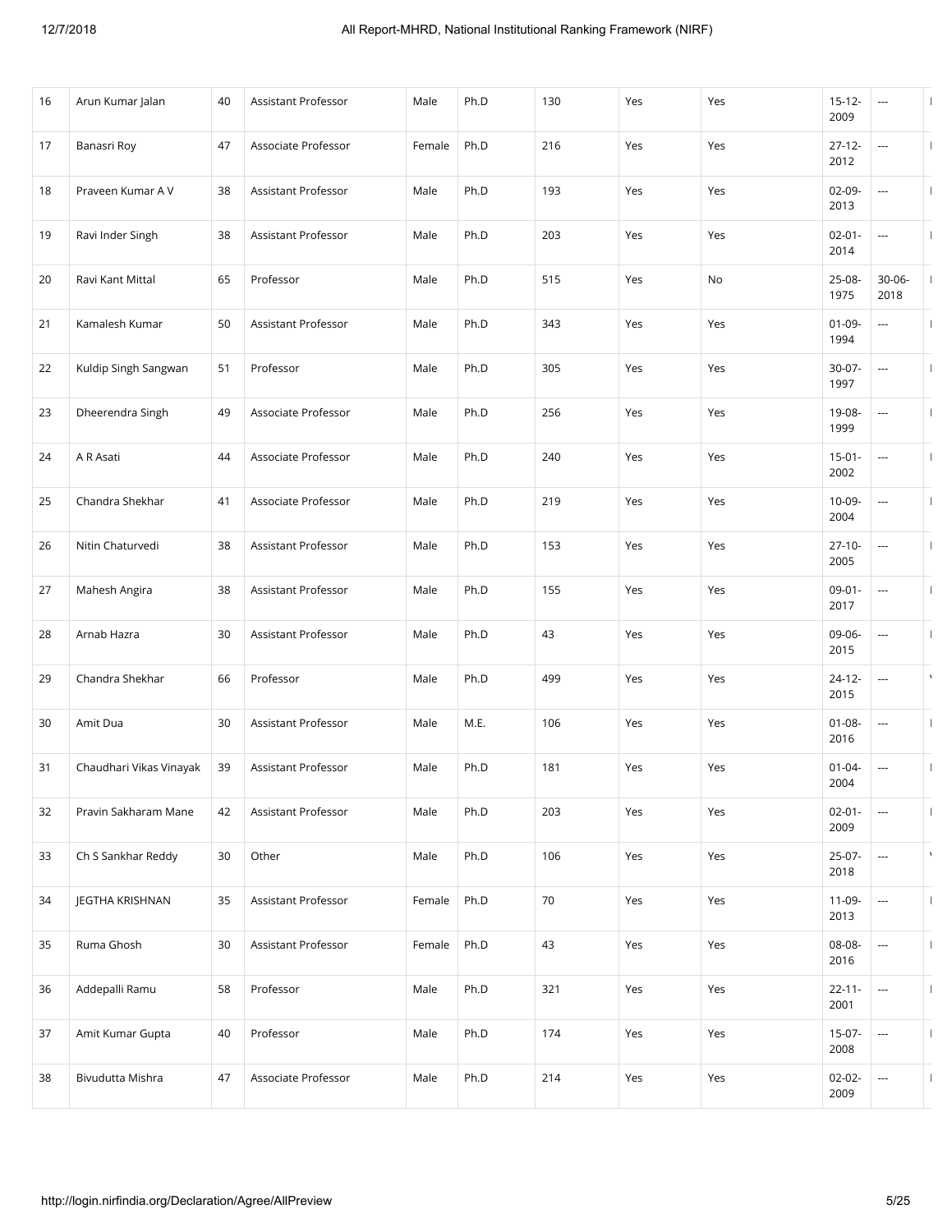| 39 | Krishnan R                  | 48 | Associate Professor | Male   | Ph.D   | 217 | Yes | Yes | $23-07-$<br>2009    | ---                      |                          |
|----|-----------------------------|----|---------------------|--------|--------|-----|-----|-----|---------------------|--------------------------|--------------------------|
| 40 | Lalita Bhanu Murthy Neti    | 49 | Associate Professor | Male   | Ph.D   | 328 | Yes | Yes | $21 - 06 -$<br>2010 | ---                      | H                        |
| 41 | Abhishek Kumar Thakur       | 42 | Other               | Male   | M.Sc.  | 244 | Yes | Yes | 18-07-<br>2018      | ---                      |                          |
| 42 | Gokul Kannan<br>Sadasivam   | 35 | Assistant Professor | Male   | M.Sc.  | 97  | Yes | Yes | 06-09-<br>2012      | ---                      | $\prime$<br>$\sqrt{2}$   |
| 43 | Archana Srivastava          | 37 | Assistant Professor | Female | Ph.D   | 61  | Yes | Yes | $04 - 10 -$<br>2013 | $\hspace{0.05cm} \ldots$ | $\mathbf{I}$             |
| 44 | Arshad Javed                | 36 | Assistant Professor | Male   | Ph.D   | 149 | Yes | Yes | 28-07-<br>2015      | ---                      |                          |
| 45 | Pavan Kumar<br>Penumakala   | 31 | Assistant Professor | Male   | Ph.D   | 43  | Yes | Yes | $25-07-$<br>2016    | ---                      | $\mathbf{I}$             |
| 46 | Jayashree Mahesh            | 45 | Assistant Professor | Female | Ph.D   | 144 | Yes | Yes | $10-07-$<br>2006    | ---                      |                          |
| 47 | Aruna Lolla                 | 41 | Assistant Professor | Female | Ph.D   | 155 | Yes | Yes | $08-12-$<br>2011    | ---                      | $\mathbf{I}$             |
| 48 | Srikanta Routroy            | 43 | Professor           | Male   | Ph.D   | 220 | Yes | Yes | $11 - 10 -$<br>2000 | ---                      |                          |
| 49 | Srijata Dey                 | 52 | Assistant Professor | Female | Ph.D   | 379 | Yes | Yes | 14-07-<br>2003      | ---                      |                          |
| 50 | Tufan Chandra Bera          | 37 | Assistant Professor | Male   | Ph.D   | 156 | Yes | Yes | $01 - 09 -$<br>2010 |                          |                          |
| 51 | Vishakha Vijay Sakhare      | 29 | Assistant Professor | Female | Ph.D   | 34  | Yes | Yes | $07-07-$<br>2016    | ---                      | $\mathbf{I}$             |
| 52 | Rajiv Gupta                 | 55 | Professor           | Male   | Ph.D   | 378 | Yes | Yes | $24 - 01 -$<br>1987 | ---                      |                          |
| 53 | Anu Gupta                   | 51 | Professor           | Female | Ph.D   | 333 | Yes | Yes | $03-01-$<br>1995    | ---                      |                          |
| 54 | Rahul Banerjee              | 54 | Professor           | Male   | Ph.D   | 393 | Yes | Yes | 17-08-<br>1998      | ---                      | $\overline{\phantom{a}}$ |
| 55 | P K H Keskar                | 54 | Associate Professor | Male   | Ph.D   | 402 | Yes | Yes | $06 - 11 -$<br>2000 |                          | $\mathbf{I}$             |
| 56 | Manoj Kumar Soni            | 49 | Associate Professor | Male   | Ph.D   | 295 | Yes | Yes | 26-07-<br>2002      | ---                      |                          |
| 57 | Arvind Kumar Sharma         | 55 | Associate Professor | Male   | Ph.D   | 257 | Yes | Yes | $02 - 12 -$<br>2004 | ---                      | $\mathbf{I}$             |
| 58 | Debi Datt Pant              | 53 | Professor           | Male   | Ph.D   | 383 | Yes | Yes | 06-02-<br>2006      | ---                      |                          |
| 59 | Kavindra Kandpal            | 30 | Assistant Professor | Male   | M.Tech | 71  | Yes | Yes | 07-09-<br>2013      | $\hspace{0.05cm}\ldots$  | $\prime$<br>$\sqrt{ }$   |
| 60 | Pawan Kamalkishor<br>Ajmera | 39 | Assistant Professor | Male   | Ph.D   | 162 | Yes | Yes | 12-06-<br>2015      | ---                      | $\mathbf{I}$             |
| 61 | Prateek Kala                | 34 | Assistant Professor | Male   | Ph.D   | 84  | Yes | Yes | $25 - 01 -$<br>2016 | ---                      |                          |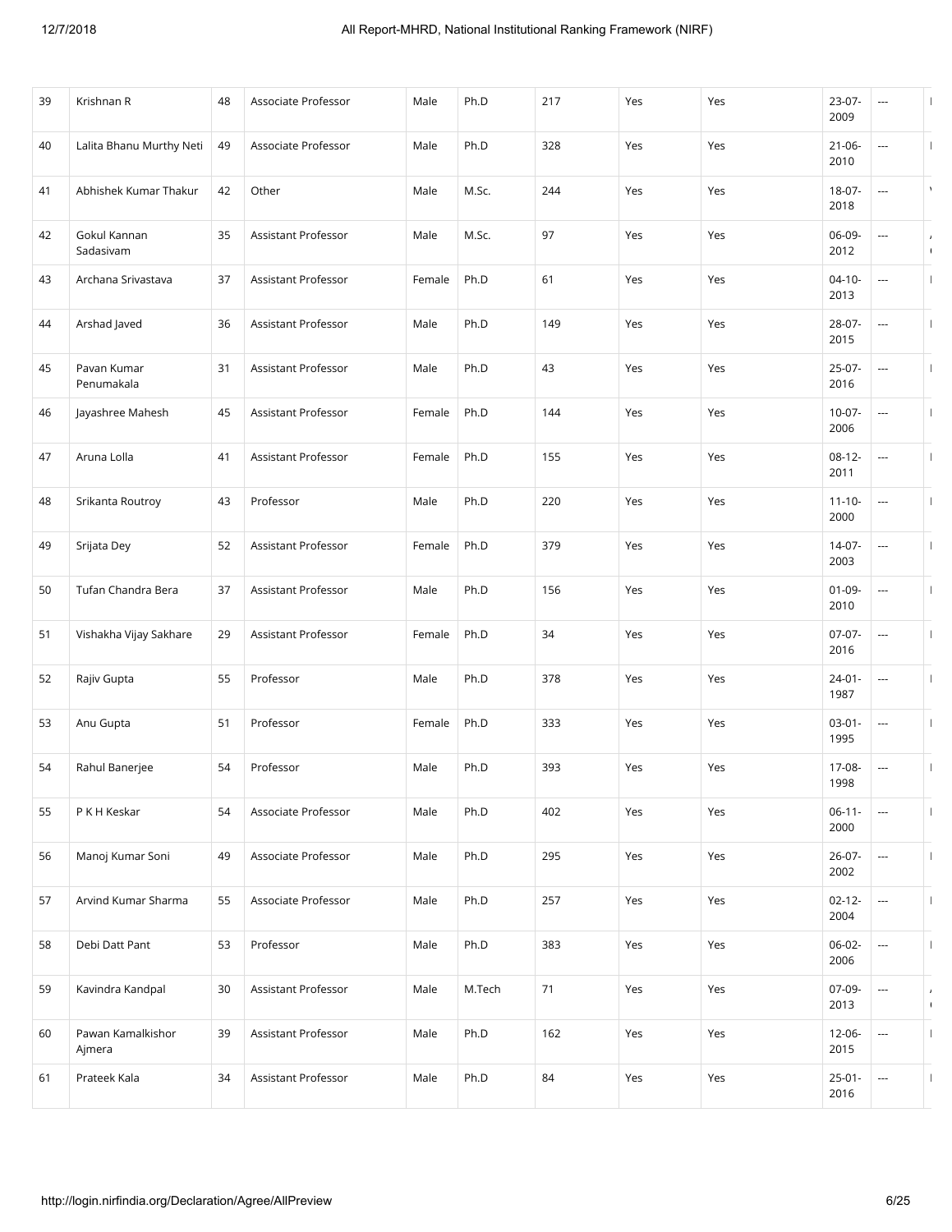| 62 | Aditya Prasad Koley           | 62 | Professor           | Male   | Ph.D | 438 | Yes | Yes | 09-06-<br>1997      | ---                      |              |
|----|-------------------------------|----|---------------------|--------|------|-----|-----|-----|---------------------|--------------------------|--------------|
| 63 | Judith Maria Braganca         | 41 | Associate Professor | Female | Ph.D | 189 | Yes | Yes | $31 - 07 -$<br>2004 | ---                      |              |
| 64 | Ranjan Dey                    | 49 | Associate Professor | Male   | Ph.D | 233 | Yes | Yes | $20 - 01 -$<br>2006 | ---                      |              |
| 65 | Anupama Karuppiah             | 45 | Professor           | Female | Ph.D | 231 | Yes | Yes | $11 - 05 -$<br>1999 | ---                      |              |
| 66 | Amit Setia                    | 38 | Assistant Professor | Male   | Ph.D | 113 | Yes | Yes | $25-02-$<br>2009    | ---                      | $\mathbf{I}$ |
| 67 | Amol Deshpande                | 36 | Assistant Professor | Male   | Ph.D | 145 | Yes | Yes | 25-07-<br>2017      | ---                      |              |
| 68 | <b>ASIMA SHAUKAT</b>          | 35 | Assistant Professor | Female | Ph.D | 91  | Yes | Yes | $12 - 05 -$<br>2014 | ---                      |              |
| 69 | Dhanya Ram V                  | 37 | Assistant Professor | Female | Ph.D | 99  | Yes | No  | 24-08-<br>2015      | $12 - 07 -$<br>2018      |              |
| 70 | Hemant Rathore                | 30 | Assistant Professor | Male   | M.E. | 59  | Yes | Yes | 09-09-<br>2016      | ---                      | $\sqrt{2}$   |
| 71 | I Sreedhar                    | 47 | Associate Professor | Male   | Ph.D | 254 | Yes | Yes | $26 - 12 -$<br>2001 | ---                      |              |
| 72 | Kannan Ramaswamy              | 49 | Associate Professor | Male   | Ph.D | 202 | Yes | Yes | $01 - 12 -$<br>2008 | ---                      |              |
| 73 | Kota Venkata Ratnam           | 48 | Assistant Professor | Male   | Ph.D | 264 | Yes | Yes | $20 - 05 -$<br>2009 | ---                      |              |
| 74 | Kurra Suresh                  | 38 | Assistant Professor | Male   | Ph.D | 153 | Yes | Yes | 17-08-<br>2009      | ---                      | $\mathbf{I}$ |
| 75 | Balaji Krishnamurthy          | 45 | Associate Professor | Male   | Ph.D | 170 | Yes | Yes | $31 - 07 -$<br>2010 | ---                      |              |
| 76 | Chetan Kumar Vudadha          | 33 | Other               | Male   | M.E. | 125 | Yes | Yes | $01 - 11 -$<br>2011 | ---                      |              |
| 77 | Durgesh Chandra Pathak        | 40 | Assistant Professor | Male   | Ph.D | 106 | Yes | Yes | $20 - 11 -$<br>2012 | ---                      |              |
| 78 | R Parameshwaran               | 37 | Assistant Professor | Male   | Ph.D | 107 | Yes | Yes | $02 - 02 -$<br>2015 | ---                      | $\mathbf{I}$ |
| 79 | Ram Chandra Murthy<br>Kalluri | 34 | Assistant Professor | Male   | Ph.D | 129 | Yes | Yes | 30-09-<br>2015      | $\hspace{0.05cm} \ldots$ | $\mathbf{I}$ |
| 80 | Pushp Lata                    | 52 | Associate Professor | Female | Ph.D | 339 | Yes | Yes | 03-08-<br>1994      | ---                      | $\mathbf{I}$ |
| 81 | Rudra Prasad Pradhan          | 53 | Associate Professor | Male   | Ph.D | 315 | Yes | Yes | 02-08-<br>2004      | $\cdots$                 |              |
| 82 | Surekha Bhanot                | 60 | Professor           | Female | Ph.D | 467 | Yes | Yes | 13-07-<br>2002      | $\overline{\phantom{a}}$ | $\mathbf{I}$ |
| 83 | Shibasish Chowdhury           | 47 | Associate Professor | Male   | Ph.D | 251 | Yes | Yes | 26-07-<br>2004      | ---                      | $\mathbf{I}$ |
| 84 | Shibani Khanra Jha            | 43 | Assistant Professor | Female | Ph.D | 91  | Yes | Yes | 25-04-<br>2013      | ---                      |              |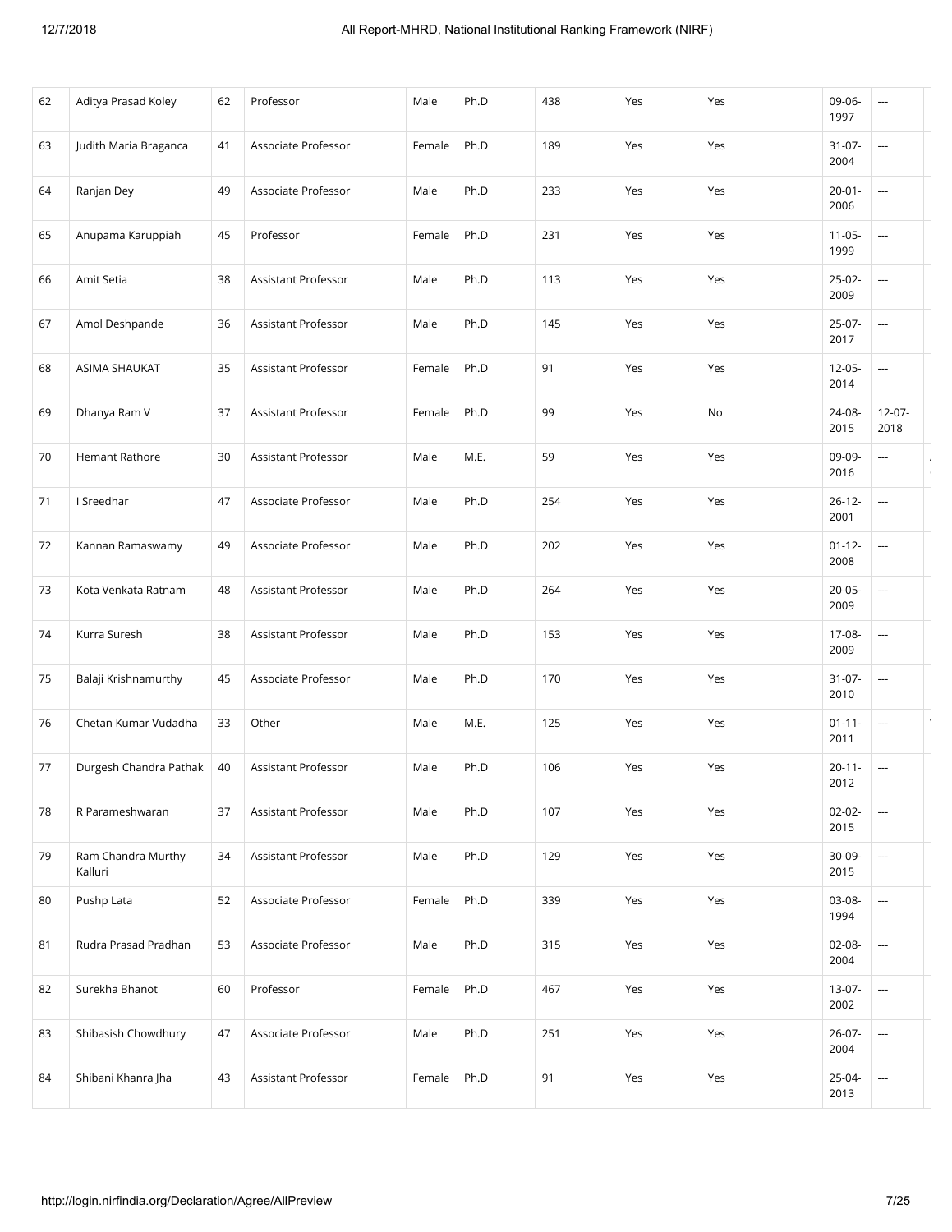| 85  | Tincy Lis Thomas             | 43 | <b>Assistant Professor</b>                       | Female | Ph.D   | 178 | Yes | Yes | $01 - 03 -$<br>2004 | ---                      |                        |
|-----|------------------------------|----|--------------------------------------------------|--------|--------|-----|-----|-----|---------------------|--------------------------|------------------------|
| 86  | Rashmi Ranjan Mishra         | 58 | Professor                                        | Male   | Ph.D   | 343 | Yes | Yes | 11-09-<br>1990      | ---                      | H                      |
| 87  | Navneet Goyal                | 51 | Professor                                        | Male   | Ph.D   | 275 | Yes | Yes | $16 - 08 -$<br>1995 | ---                      | -1                     |
| 88  | Ashoke Kumar Sarkar          | 65 | Dean / Principal / Director /<br>Vice Chancellor | Male   | Ph.D   | 537 | Yes | Yes | 08-03-<br>1999      |                          | H                      |
| 89  | A K Digalwar                 | 45 | Associate Professor                              | Male   | Ph.D   | 259 | Yes | Yes | 25-08-<br>2001      | ---                      | $\mathbf{I}$           |
| 90  | Priya Christina S            | 36 | Assistant Professor                              | Female | Ph.D   | 179 | Yes | Yes | 06-08-<br>2003      | ---                      |                        |
| 91  | Raj Kumar Gupta              | 43 | Associate Professor                              | Male   | Ph.D   | 156 | Yes | Yes | $01 - 08 -$<br>2005 | ---                      | $\overline{1}$         |
| 92  | Rahul Singhal                | 41 | Assistant Professor                              | Male   | Ph.D   | 221 | Yes | Yes | $01 - 06 -$<br>2006 | ---                      |                        |
| 93  | Amol M Marathe               | 41 | Assistant Professor                              | Male   | Ph.D   | 123 | Yes | Yes | $01 - 02 -$<br>2012 | $\overline{\phantom{a}}$ | $\mathbf{I}$           |
| 94  | R Srinivas                   | 27 | <b>Assistant Professor</b>                       | Male   | M.E.   | 41  | Yes | Yes | 23-02-<br>2015      | ---                      | $\prime$<br>$\sqrt{2}$ |
| 95  | Bahurudeen A                 | 32 | Assistant Professor                              | Male   | Ph.D   | 39  | Yes | No  | 27-07-<br>2015      | 26-07-<br>2017           |                        |
| 96  | Ashutosh Bhatia              | 39 | Assistant Professor                              | Male   | Ph.D   | 145 | Yes | Yes | 13-06-<br>2016      |                          |                        |
| 97  | Mukund Keshavrao<br>Deshmukh | 57 | Professor                                        | Male   | Ph.D   | 323 | Yes | Yes | $16 - 08 -$<br>2000 | $\hspace{0.05cm} \ldots$ | $\mathbf{I}$           |
| 98  | Prasanna Kumar Nekkre        | 47 | Associate Professor                              | Male   | Ph.D   | 279 | Yes | Yes | 06-06-<br>2005      | ---                      |                        |
| 99  | Amalin Prince                | 37 | Associate Professor                              | Male   | Ph.D   | 191 | Yes | Yes | $21 - 11 -$<br>2005 | ---                      |                        |
| 100 | Nitin Sharma                 | 39 | Assistant Professor                              | Male   | Ph.D   | 209 | Yes | Yes | $15 - 01 -$<br>2007 | ---                      |                        |
| 101 | Mridula Goel                 | 57 | Associate Professor                              | Female | Ph.D   | 437 | Yes | Yes | $01 - 12 -$<br>2008 |                          | $\mathbf{I}$           |
| 102 | Manoj Kumar Pandey           | 39 | Assistant Professor                              | Male   | Ph.D   | 127 | Yes | Yes | 08-07-<br>2009      | ---                      |                        |
| 103 | Ranjit Shankarrao Patil      | 39 | Assistant Professor                              | Male   | Ph.D   | 143 | Yes | Yes | $20 - 12 -$<br>2011 | ---                      | $\mathbf{I}$           |
| 104 | Dipankar Pal                 | 56 | Professor                                        | Male   | Ph.D   | 155 | Yes | Yes | 23-03-<br>2015      | ---                      |                        |
| 105 | Ravindra Singh Saluja        | 31 | Assistant Professor                              | Male   | M.Tech | 124 | Yes | Yes | 13-04-<br>2016      | $\hspace{0.05cm}\ldots$  | $\prime$<br>$\sqrt{ }$ |
| 106 | Morapakala Srinivas          | 48 | Associate Professor                              | Male   | Ph.D   | 248 | Yes | Yes | 27-08-<br>1998      | ---                      | $\mathbf{I}$           |
| 107 | D Purnima                    | 43 | Assistant Professor                              | Female | Ph.D   | 145 | Yes | Yes | 05-06-<br>2008      | ---                      |                        |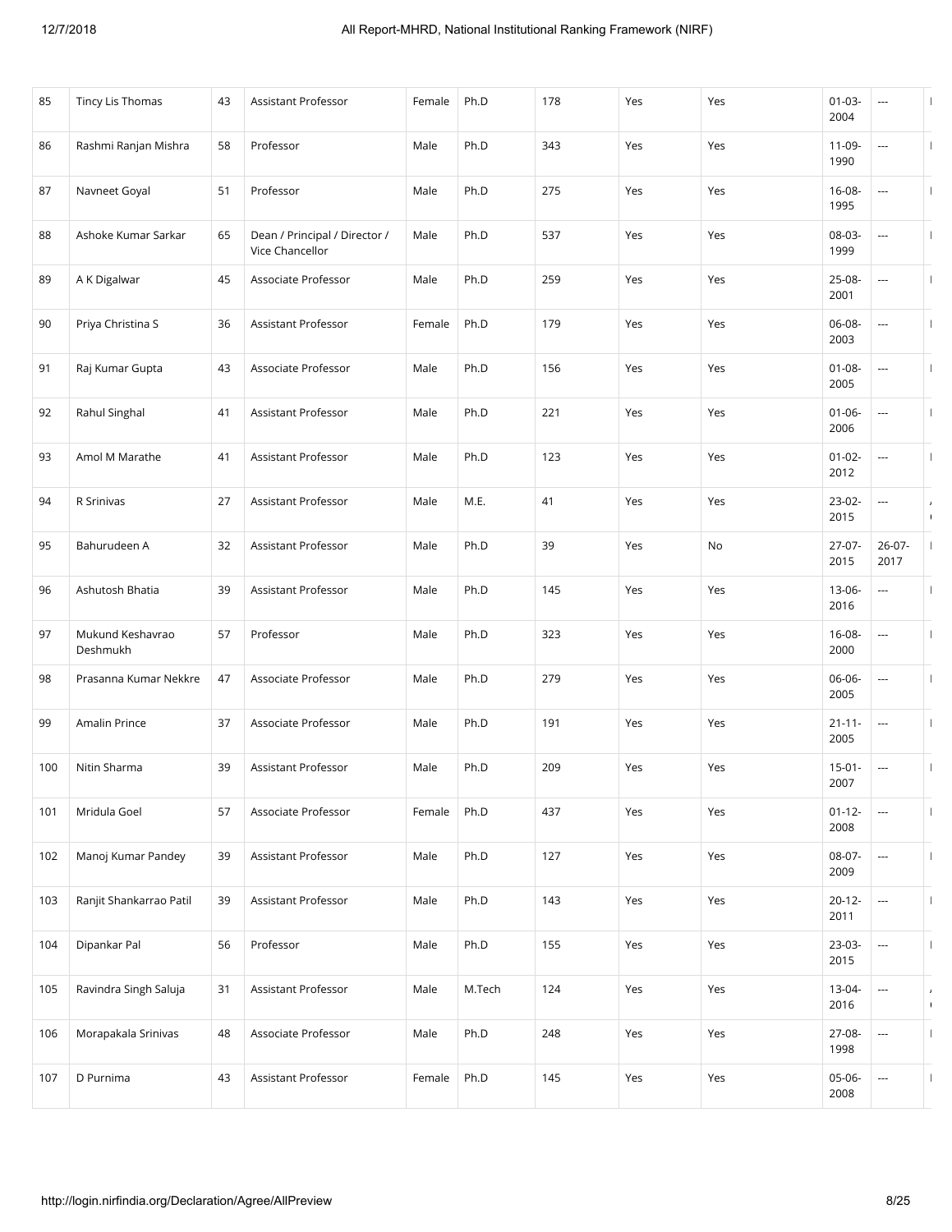| 108 | K V G Chandra Sekhar                   | 40 | Associate Professor | Male   | Ph.D   | 207 | Yes | Yes | 14-07-<br>2001      | ---                      |                        |
|-----|----------------------------------------|----|---------------------|--------|--------|-----|-----|-----|---------------------|--------------------------|------------------------|
| 109 | Pradyumn Kumar Sahoo                   | 41 | Associate Professor | Male   | Ph.D   | 192 | Yes | Yes | $02 - 07 -$<br>2009 | ---                      | $\mathbf{I}$           |
| 110 | K Chandra Sekhara<br>Murty             | 67 | Other               | Male   | M.E.   | 557 | Yes | Yes | $04 - 10 -$<br>2010 | ---                      |                        |
| 111 | Alivelu Manga Parimi                   | 38 | Associate Professor | Female | Ph.D   | 214 | Yes | Yes | $03-05-$<br>2012    | ---                      |                        |
| 112 | Pamidipati Sirisha<br>Nagaraju Padmaja | 33 | Assistant Professor | Female | M.Tech | 154 | Yes | Yes | 05-08-<br>2013      | ---                      | $\prime$<br>$\sqrt{ }$ |
| 113 | Asutosh Kar                            | 30 | Assistant Professor | Male   | Ph.D   | 81  | Yes | No  | $02 - 01 -$<br>2017 | $10 - 05 -$<br>2018      | $\mathbf{I}$           |
| 114 | Barsha Mitra                           | 30 | Assistant Professor | Female | Ph.D   | 27  | No  | Yes | $03-05-$<br>2016    | ---                      | $\mathbf{I}$           |
| 115 | Devika                                 | 47 | Associate Professor | Female | Ph.D   | 220 | Yes | Yes | $03-01-$<br>2001    | ---                      |                        |
| 116 | Geetha Krishnamurthy<br>Alamelu        | 50 | Associate Professor | Female | Ph.D   | 244 | Yes | Yes | $04 - 01 -$<br>2010 |                          | $\mathbf{I}$           |
| 117 | V K Chaubey                            | 55 | Professor           | Male   | Ph.D   | 373 | Yes | Yes | $21 - 04 -$<br>1994 | ---                      | $\mathbf{I}$           |
| 118 | Subhash Narayan<br>Karbelkar           | 57 | Associate Professor | Male   | Ph.D   | 190 | Yes | Yes | $20 - 11 -$<br>2002 | $\cdots$                 |                        |
| 119 | Sharad Shrivastava                     | 44 | Assistant Professor | Male   | Ph.D   | 219 | Yes | Yes | $21 - 08 -$<br>2006 | ---                      | $\overline{1}$         |
| 120 | Vandana Agarwal                        | 49 | Assistant Professor | Female | Ph.D   | 243 | Yes | Yes | 07-08-<br>2008      | ---                      | $\mathbf{I}$           |
| 121 | Shyam Sunder                           | 35 | Assistant Professor | Male   | Ph.D   | 83  | Yes | Yes | 03-08-<br>2015      | $\cdots$                 |                        |
| 122 | Srinivas Krishnaswamy                  | 49 | Professor           | Male   | Ph.D   | 344 | Yes | Yes | $07 - 01 -$<br>2005 | ---                      |                        |
| 123 | Chandra Bhan Gupta                     | 59 | Professor           | Male   | Ph.D   | 400 | Yes | Yes | $01 - 02 -$<br>1990 | ---                      | $\mathbf{I}$           |
| 124 | Poonam Goyal                           | 50 | Associate Professor | Female | Ph.D   | 275 | Yes | Yes | 16-08-<br>1995      | $\overline{\phantom{a}}$ | $\mathbf{I}$           |
| 125 | Bijay Kumar Rout                       | 49 | Professor           | Male   | Ph.D   | 312 | Yes | Yes | $10 - 12 -$<br>1998 | $\hspace{0.05cm}\ldots$  | $\mathbf{I}$           |
| 126 | Hari Om Bansal                         | 43 | Associate Professor | Male   | Ph.D   | 217 | Yes | Yes | 29-06-<br>2001      | ---                      | $\mathbf{I}$           |
| 127 | Manoj Kumar                            | 51 | Associate Professor | Male   | Ph.D   | 256 | Yes | Yes | $09-10-$<br>2002    | ---                      |                        |
| 128 | Rakesh Choubisa                        | 42 | Associate Professor | Male   | Ph.D   | 216 | Yes | Yes | 25-07-<br>2005      | $\overline{\phantom{a}}$ | $\mathbf{I}$           |
| 129 | P Srinivasan                           | 52 | Associate Professor | Male   | Ph.D   | 348 | Yes | Yes | $03-05-$<br>2006    | $\cdots$                 | $\mathbf{I}$           |
| 130 | Anantha Krishna<br>Chintanpalli        | 38 | Assistant Professor | Male   | Ph.D   | 106 | Yes | Yes | $08-10-$<br>2014    | ---                      |                        |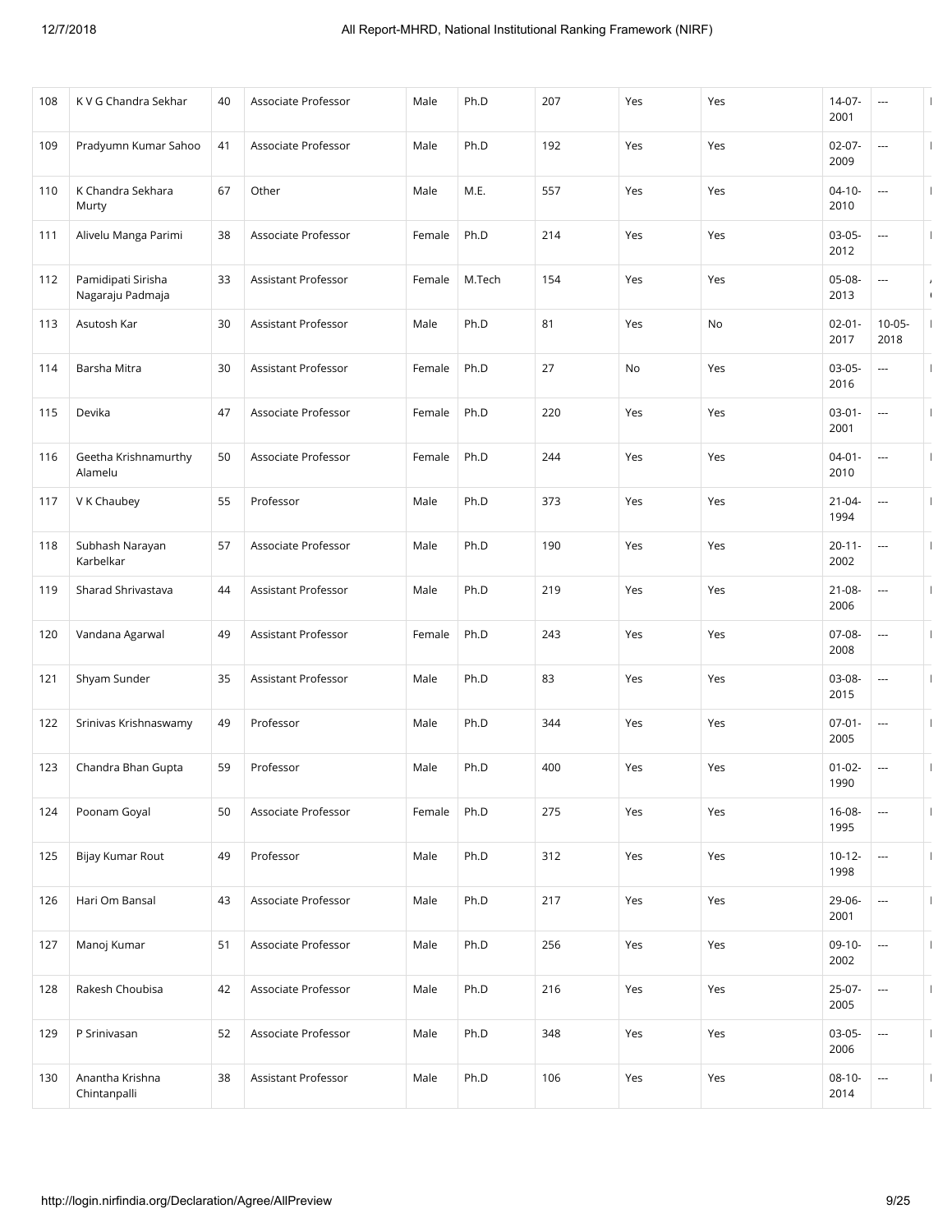| 131 | Lavika Goel                    | 31 | Assistant Professor        | Female | Ph.D   | 53  | Yes | Yes | 27-07-<br>2015      | ---                      | $\mathbf{I}$                 |
|-----|--------------------------------|----|----------------------------|--------|--------|-----|-----|-----|---------------------|--------------------------|------------------------------|
| 132 | Kamlesh Tiwari                 | 40 | Assistant Professor        | Male   | Ph.D   | 97  | Yes | Yes | 08-04-<br>2016      | ---                      | $\mathbf{I}$                 |
| 133 | Dhananjay Madhukar<br>Kulkarni | 48 | Professor                  | Male   | Ph.D   | 318 | Yes | Yes | 22-07-<br>1999      | $\cdots$                 | -1                           |
| 134 | Ch V V S N V Prasad            | 47 | Assistant Professor        | Male   | Ph.D   | 257 | Yes | Yes | $15 - 04 -$<br>2005 |                          | $\mathbf{I}$                 |
| 135 | Raghunath Anand<br>Ratabole    | 44 | Associate Professor        | Male   | Ph.D   | 154 | Yes | Yes | $03 - 10 -$<br>2005 | ---                      | $\mathbf{I}$                 |
| 136 | Ramprasad Joshi                | 48 | Assistant Professor        | Male   | Ph.D   | 268 | Yes | Yes | $01 - 09 -$<br>2006 | ---                      |                              |
| 137 | Rajendra Kumar Roul            | 45 | Other                      | Male   | Ph.D   | 213 | No  | No  | $01 - 08 -$<br>2017 | $31 - 12 -$<br>2017      |                              |
| 138 | Biju K Raveendran Nair         | 40 | Associate Professor        | Male   | Ph.D   | 189 | Yes | Yes | $01 - 07 -$<br>2009 | ---                      |                              |
| 139 | Geeta Patil                    | 37 | Other                      | Female | M.Tech | 157 | Yes | Yes | $08 - 01 -$<br>2018 |                          | $\lambda$                    |
| 140 | Metilda Sagaya Mary N J        | 29 | <b>Assistant Professor</b> | Female | M.Tech | 45  | Yes | No  | $10 - 03 -$<br>2015 | 04-07-<br>2018           | $\prime$<br>$\sqrt{2}$       |
| 141 | Abhilash Tilak                 | 28 | Assistant Professor        | Male   | M.Tech | 49  | Yes | Yes | $28 - 01 -$<br>2016 | ---                      | $\overline{ }$<br>$\sqrt{ }$ |
| 142 | N Rajesh                       | 50 | Professor                  | Male   | Ph.D   | 242 | Yes | Yes | 06-08-<br>1998      | ---                      |                              |
| 143 | Nandanavanam Jalaiah           | 47 | Assistant Professor        | Male   | Ph.D   | 198 | Yes | Yes | $02 - 04 -$<br>2008 | ---                      | $\mathbf{I}$                 |
| 144 | Komaragiri Srinivasa<br>Raju   | 52 | Professor                  | Male   | Ph.D   | 216 | Yes | Yes | $16 - 10 -$<br>2000 | ---                      |                              |
| 145 | Jeevan Jaidi                   | 45 | Associate Professor        | Male   | Ph.D   | 249 | Yes | Yes | 14-09-<br>2009      | ---                      |                              |
| 146 | N Suresh Kumar Reddy           | 45 | Professor                  | Male   | Ph.D   | 208 | Yes | Yes | 20-09-<br>2010      | ---                      | $\overline{1}$               |
| 147 | Nitin Rameshrao<br>Kotkunde    | 36 | Assistant Professor        | Male   | Ph.D   | 133 | Yes | Yes | $02 - 01 -$<br>2012 | ---                      | $\mathbf{I}$                 |
| 148 | Khalid Anwar                   | 32 | Assistant Professor        | Male   | M.E.   | 94  | Yes | Yes | 18-07-<br>2013      | ---                      | $\overline{ }$<br>$\sqrt{ }$ |
| 149 | Mohan S C                      | 33 | Assistant Professor        | Male   | Ph.D   | 104 | Yes | Yes | $25-05-$<br>2015    | $\cdots$                 |                              |
| 150 | Raghunathan<br>Rajasekaran     | 43 | Associate Professor        | Male   | Ph.D   | 235 | Yes | Yes | $30 - 11 -$<br>1998 | ---                      | H                            |
| 151 | Sudeept Mohan                  | 53 | Professor                  | Male   | Ph.D   | 318 | Yes | Yes | $30 - 12 -$<br>1991 | ---                      | $\mathbf{I}$                 |
| 152 | Suresh Gupta                   | 40 | Associate Professor        | Male   | Ph.D   | 189 | Yes | Yes | $11 - 11 -$<br>2002 | $\cdots$                 |                              |
| 153 | Saumi Ray                      | 48 | Associate Professor        | Female | Ph.D   | 154 | Yes | Yes | 19-09-<br>2005      | $\overline{\phantom{a}}$ |                              |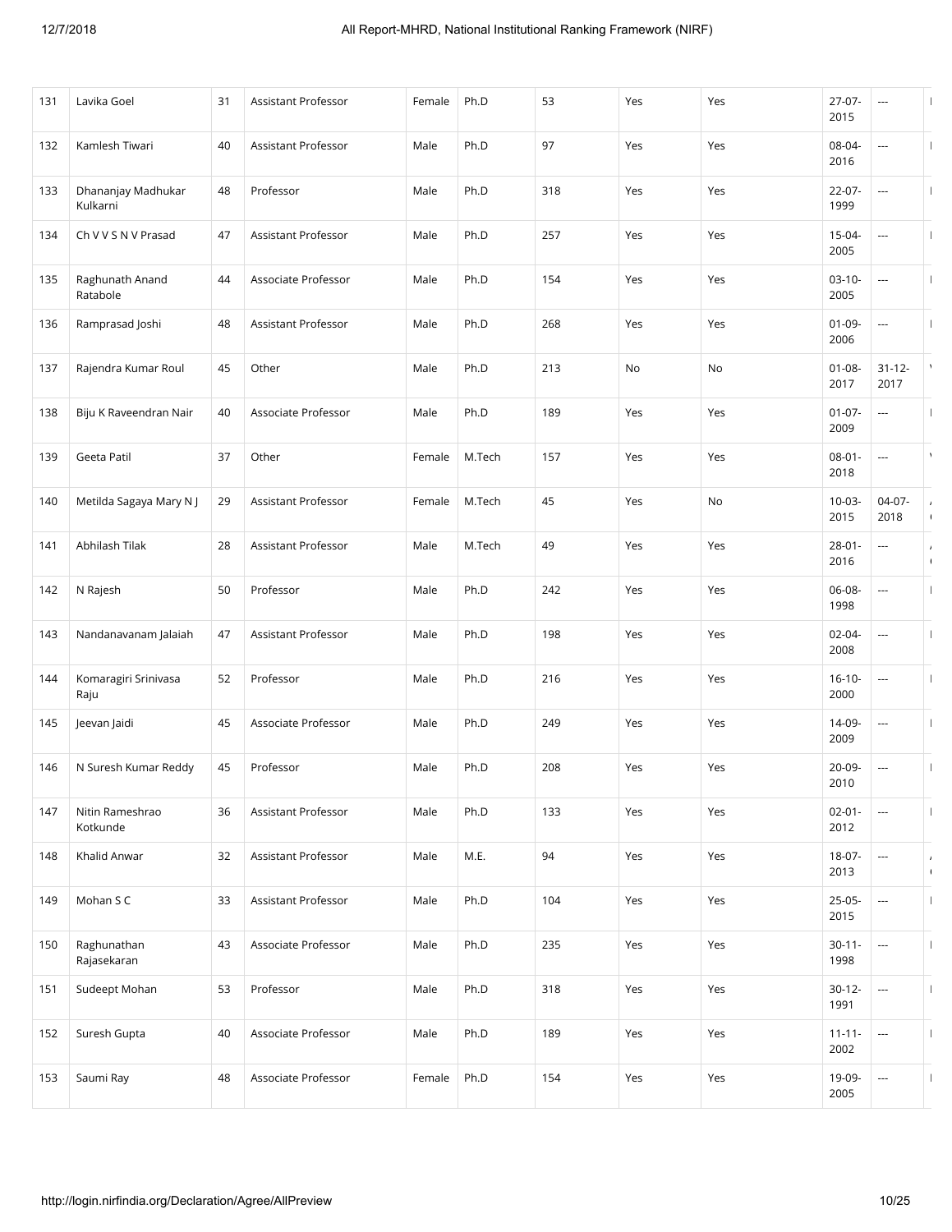| 154 | <b>Trilok Mathur</b>                  | 41 | Assistant Professor | Male   | Ph.D   | 192 | Yes | Yes | 14-07-<br>2008      | ---                      | $\mathbf{I}$                 |
|-----|---------------------------------------|----|---------------------|--------|--------|-----|-----|-----|---------------------|--------------------------|------------------------------|
| 155 | Srinivas Appari                       | 41 | Assistant Professor | Male   | Ph.D   | 145 | Yes | Yes | $27-07-$<br>2015    | ---                      | H                            |
| 156 | Varinder Singh                        | 39 | Assistant Professor | Male   | Ph.D   | 190 | Yes | Yes | 13-09-<br>2004      | $\cdots$                 | -1                           |
| 157 | Rajiv Kumar                           | 57 | Professor           | Male   | Ph.D   | 339 | Yes | Yes | 09-09-<br>1992      |                          | H                            |
| 158 | Anshuman                              | 51 | Associate Professor | Male   | Ph.D   | 309 | Yes | Yes | $03-02-$<br>1997    | ---                      | $\mathbf{I}$                 |
| 159 | Karunesh Kr Gupta                     | 49 | Associate Professor | Male   | Ph.D   | 283 | Yes | Yes | $01 - 07 -$<br>1999 | $\cdots$                 |                              |
| 160 | Ram Kinkar Roy                        | 54 | Professor           | Male   | Ph.D   | 354 | Yes | Yes | 18-09-<br>2001      | ---                      | $\overline{1}$               |
| 161 | Anshuman Dalvi                        | 43 | Professor           | Male   | Ph.D   | 179 | Yes | Yes | 25-06-<br>2004      | ---                      |                              |
| 162 | Jitendra Panwar                       | 43 | Professor           | Male   | Ph.D   | 240 | Yes | Yes | $04 - 10 -$<br>2005 | ---                      |                              |
| 163 | Girish Kant Garg                      | 38 | Assistant Professor | Male   | Ph.D   | 191 | Yes | Yes | 17-08-<br>2006      | ---                      |                              |
| 164 | Gajanand Gupta                        | 31 | Assistant Professor | Male   | M.Tech | 84  | Yes | Yes | $12 - 12 -$<br>2012 | ---                      | $\overline{ }$<br>$\sqrt{ }$ |
| 165 | Abhishek Mishra                       | 35 | Assistant Professor | Male   | Ph.D   | 124 | Yes | Yes | $17-05-$<br>2015    | ---                      |                              |
| 166 | Ashish Patel                          | 28 | Assistant Professor | Male   | M.Tech | 54  | Yes | Yes | 24-08-<br>2015      | $\overline{\phantom{a}}$ | $\prime$<br>$\sqrt{ }$       |
| 167 | Raghu Nath Behera                     | 51 | Associate Professor | Male   | Ph.D   | 203 | Yes | Yes | $01 - 03 -$<br>2004 | ---                      |                              |
| 168 | <b>Bharat Madhusudan</b><br>Deshpande | 50 | Professor           | Male   | Ph.D   | 249 | Yes | Yes | $01 - 11 -$<br>2001 | $\overline{\phantom{a}}$ |                              |
| 169 | Anasuya Ganguly                       | 46 | Associate Professor | Female | Ph.D   | 184 | Yes | Yes | $20 - 12 -$<br>2005 | ---                      |                              |
| 170 | Mali Kiran Dinkar                     | 38 | Assistant Professor | Male   | Ph.D   | 167 | Yes | Yes | $07-05-$<br>2007    | ---                      | $\overline{1}$               |
| 171 | Ramesha C K                           | 50 | Associate Professor | Male   | Ph.D   | 115 | Yes | Yes | $29-12-$<br>2008    | $\cdots$                 |                              |
| 172 | Meetha V Shenoy                       | 32 | Assistant Professor | Female | Ph.D   | 130 | Yes | Yes | $21 - 07 -$<br>2018 | $\cdots$                 | $\mathbf{I}$                 |
| 173 | Amal S Siju                           | 29 | Assistant Professor | Male   | M.Tech | 56  | Yes | Yes | 08-08-<br>2016      | ---                      | $\prime$<br>$\sqrt{2}$       |
| 174 | Chittaranjan Hota                     | 50 | Professor           | Male   | Ph.D   | 216 | Yes | Yes | $13 - 10 -$<br>2000 | ---                      | $\mathbf{I}$                 |
| 175 | G Geethakumari                        | 50 | Associate Professor | Female | Ph.D   | 193 | Yes | Yes | $02-07-$<br>2008    | $\cdots$                 | $\mathbf{I}$                 |
| 176 | Aravinda Narayanan<br>Raghavan        | 47 | Associate Professor | Male   | Ph.D   | 210 | Yes | Yes | $02 - 01 -$<br>2009 | ---                      |                              |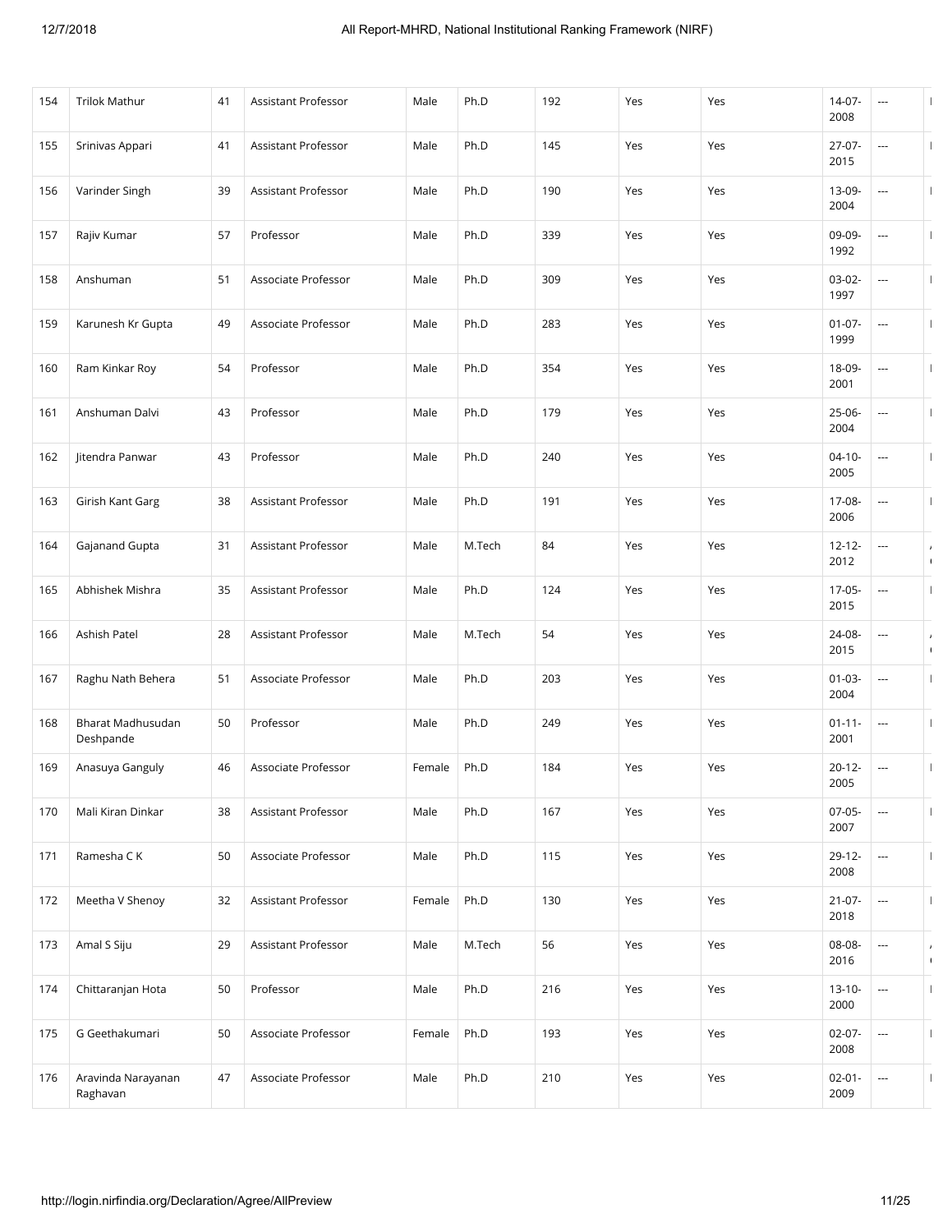| 177 | A Michael Alphonse     | 54 | Associate Professor                              | Male   | Ph.D | 310 | Yes | Yes | $22 - 07 -$<br>2009 | ---                      | $\mathbf{I}$           |
|-----|------------------------|----|--------------------------------------------------|--------|------|-----|-----|-----|---------------------|--------------------------|------------------------|
| 178 | Aruna Malapati         | 44 | Associate Professor                              | Female | Ph.D | 285 | Yes | Yes | 08-06-<br>2010      | ---                      | H                      |
| 179 | Murari Raja Raja Varma | 42 | Assistant Professor                              | Male   | Ph.D | 142 | Yes | Yes | $18 - 01 -$<br>2011 | $\overline{\phantom{a}}$ |                        |
| 180 | Karthik Venkateshan    | 45 | Associate Professor                              | Male   | Ph.D | 151 | Yes | Yes | $25 - 06 -$<br>2012 |                          | H                      |
| 181 | Runa Kumari            | 37 | Assistant Professor                              | Female | Ph.D | 83  | Yes | Yes | $10 - 03 -$<br>2014 | ---                      | $\mathbf{I}$           |
| 182 | Arkamitra Kar          | 31 | Assistant Professor                              | Male   | Ph.D | 53  | Yes | Yes | $01 - 07 -$<br>2015 | $\cdots$                 |                        |
| 183 | Anil Kumar Bhat        | 56 | Professor                                        | Male   | Ph.D | 327 | Yes | Yes | $21 - 05 -$<br>2004 | ---                      | $\mathbf{I}$           |
| 184 | Prasuna M G            | 50 | Associate Professor                              | Female | Ph.D | 343 | Yes | Yes | $02 - 02 -$<br>2009 | ---                      |                        |
| 185 | Subit Kumar Saha       | 51 | Professor                                        | Male   | Ph.D | 243 | Yes | Yes | $17 - 12 -$<br>1999 | ---                      |                        |
| 186 | Smita Raghuvanshi      | 40 | Associate Professor                              | Female | Ph.D | 183 | Yes | Yes | $15-07-$<br>2003    | ---                      |                        |
| 187 | S U Belgamwar          | 40 | Assistant Professor                              | Male   | Ph.D | 203 | Yes | Yes | $15-01-$<br>2007    | ---                      |                        |
| 188 | S N Patel              | 44 | Assistant Professor                              | Male   | Ph.D | 181 | Yes | Yes | 07-06-<br>2010      | ---                      |                        |
| 189 | Souvik Bhattacharyya   | 59 | Dean / Principal / Director /<br>Vice Chancellor | Male   | Ph.D | 330 | Yes | Yes | 13-06-<br>2016      | $\overline{\phantom{a}}$ | $\prime$<br>$\sqrt{ }$ |
| 190 | Veeky Baths            | 39 | Associate Professor                              | Male   | Ph.D | 169 | Yes | Yes | 23-06-<br>2005      | ---                      |                        |
| 191 | Kusum Lata             | 61 | Other                                            | Female | Ph.D | 402 | Yes | Yes | 20-07-<br>2017      | ---                      | $\lambda$              |
| 192 | N V Muralidhar Rao     | 52 | Professor                                        | Female | Ph.D | 285 | Yes | Yes | $29-10-$<br>1994    | ---                      |                        |
| 193 | Hare Krishna Mohanta   | 46 | Associate Professor                              | Male   | Ph.D | 253 | Yes | Yes | $01 - 06 -$<br>1998 | ---                      | $\mathbf{I}$           |
| 194 | Rajneesh Kumar         | 45 | Assistant Professor                              | Male   | Ph.D | 216 | Yes | Yes | $01 - 08 -$<br>2000 | $\overline{\phantom{a}}$ |                        |
| 195 | <b>Balram Dubey</b>    | 53 | Professor                                        | Male   | Ph.D | 337 | Yes | Yes | $15-05-$<br>2002    | ---                      | $\overline{1}$         |
| 196 | Dalip Kumar            | 49 | Professor                                        | Male   | Ph.D | 308 | Yes | Yes | $15 - 10 -$<br>2004 | ---                      |                        |
| 197 | Mayuri A Digalwar      | 38 | Other                                            | Female | Ph.D | 144 | Yes | Yes | $17-07-$<br>2017    | $\overline{\phantom{a}}$ | $\lambda$              |
| 198 | Amit Goel              | 39 | Assistant Professor                              | Male   | Ph.D | 124 | Yes | No  | $21 - 06 -$<br>2013 | $31 - 12 -$<br>2017      |                        |
| 199 | Karri Babu Ravi Teja   | 28 | Associate Professor                              | Male   | M.E. | 46  | Yes | Yes | $11 - 06 -$<br>2015 | $\overline{\phantom{a}}$ | $\prime$<br>$\sqrt{2}$ |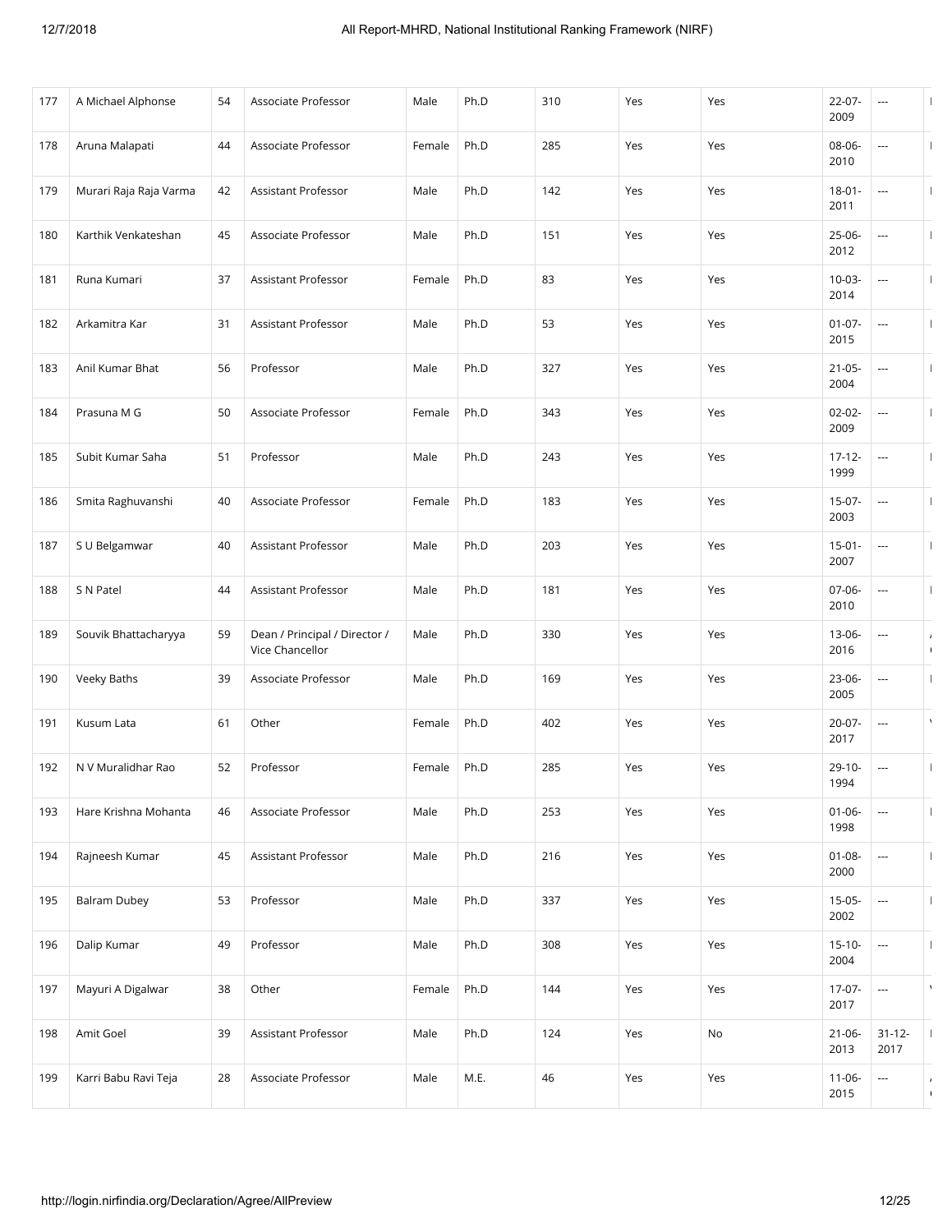| 200 | Jahagirdar Ankush<br>Chandrakant  | 29 | Assistant Professor        | Male   | M.E. | 53  | Yes | Yes | $21 - 01 -$<br>2016 | ---                      | $\sqrt{ }$   |
|-----|-----------------------------------|----|----------------------------|--------|------|-----|-----|-----|---------------------|--------------------------|--------------|
| 201 | Nilanjan Chattaraj                | 35 | Assistant Professor        | Male   | Ph.D | 60  | Yes | Yes | $01 - 10 -$<br>2016 | ---                      |              |
| 202 | Meenal Kowshik                    | 43 | Professor                  | Female | Ph.D | 238 | Yes | Yes | 08-06-<br>2004      | ---                      |              |
| 203 | Anjan Chattopadhyay               | 42 | Associate Professor        | Male   | Ph.D | 156 | Yes | Yes | $01 - 07 -$<br>2005 |                          |              |
| 204 | Danumjaya Palla                   | 45 | Associate Professor        | Male   | Ph.D | 150 | Yes | Yes | $01 - 09 -$<br>2006 | ---                      | $\mathbf{I}$ |
| 205 | A BASKAR                          | 39 | Assistant Professor        | Male   | Ph.D | 107 | Yes | Yes | $17 - 12 -$<br>2013 | $\hspace{0.05cm} \ldots$ |              |
| 206 | Rizwan Parveen                    | 29 | Assistant Professor        | Female | M.E. | 62  | Yes | Yes | 17-08-<br>2015      | ---                      | $\sqrt{2}$   |
| 207 | Debasis Das                       | 33 | Assistant Professor        | Male   | Ph.D | 95  | Yes | Yes | 17-08-<br>2016      | ---                      |              |
| 208 | P K Thiruvikraman                 | 47 | Professor                  | Male   | Ph.D | 216 | Yes | Yes | $06-12-$<br>2001    | $\hspace{0.05cm} \ldots$ | $\mathbf{I}$ |
| 209 | Jayati Ray Dutta                  | 44 | Associate Professor        | Female | Ph.D | 234 | Yes | Yes | 05-08-<br>2008      | ---                      |              |
| 210 | <b>B</b> Harihara<br>Venkataraman | 41 | Associate Professor        | Male   | Ph.D | 141 | Yes | Yes | 02-09-<br>2009      | ---                      |              |
| 211 | Bvvsn Prabhakar Rao               | 54 | Associate Professor        | Male   | Ph.D | 251 | Yes | Yes | 28-07-<br>2009      | ---                      |              |
| 212 | K Rajitha                         | 39 | Assistant Professor        | Female | Ph.D | 141 | Yes | Yes | $15 - 01 -$<br>2007 | $\cdots$                 | $\mathbf{I}$ |
| 213 | Asma Ahmed                        | 36 | Assistant Professor        | Female | Ph.D | 135 | Yes | Yes | $01 - 10 -$<br>2012 | ---                      |              |
| 214 | Niranjan Swain                    | 52 | Professor                  | Male   | Ph.D | 148 | Yes | Yes | $30 - 05 -$<br>2006 | ---                      |              |
| 215 | Anand Magadi<br>Narasimhamurthy   | 41 | Associate Professor        | Male   | Ph.D | 129 | Yes | No  | $30-07-$<br>2015    | $31 - 01 -$<br>2018      | $\mathbf{I}$ |
| 216 | Anil Rai                          | 55 | Assistant Professor        | Male   | Ph.D | 370 | Yes | Yes | $15 - 12 -$<br>1989 | $\sim$                   | $\mathbf{I}$ |
| 217 | Basavadatta Mitra                 | 51 | Associate Professor        | Female | Ph.D | 294 | Yes | Yes | $16 - 04 -$<br>2004 | ---                      |              |
| 218 | Maya Vinai                        | 38 | <b>Assistant Professor</b> | Female | Ph.D | 108 | Yes | Yes | $05-01-$<br>2012    | ---                      | $\mathbf{I}$ |
| 219 | Uma S Dubey                       | 53 | Associate Professor        | Female | Ph.D | 202 | Yes | Yes | $20 - 05 -$<br>2002 | ---                      |              |
| 220 | V S Shekhawat                     | 42 | Assistant Professor        | Male   | Ph.D | 179 | Yes | Yes | 30-06-<br>2004      | $\hspace{0.05cm} \ldots$ | $\mathbf{I}$ |
| 221 | Shivi Agarwal                     | 39 | Assistant Professor        | Female | Ph.D | 215 | Yes | Yes | $01 - 08 -$<br>2007 | ---                      |              |
| 222 | Sundaresan Raman                  | 35 | Assistant Professor        | Male   | Ph.D | 84  | Yes | Yes | 14-03-<br>2013      | ---                      |              |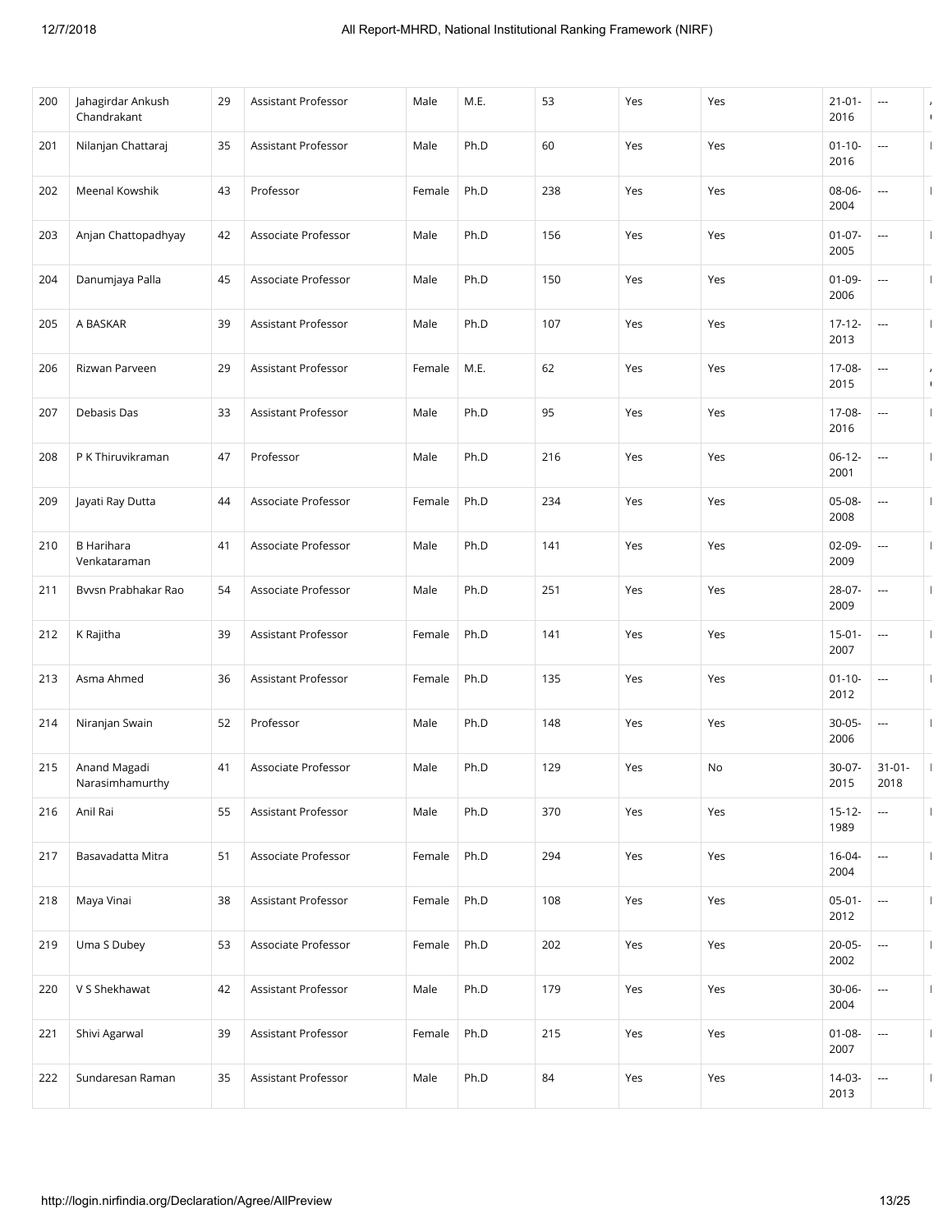| 223 | Janardan Prasad Misra          | 57 | Professor           | Male   | M.E. | 351 | Yes | Yes                          | 17-05-<br>1989      | ---                      |                        |
|-----|--------------------------------|----|---------------------|--------|------|-----|-----|------------------------------|---------------------|--------------------------|------------------------|
| 224 | Mukesh Kumar Rohil             | 49 | Associate Professor | Male   | Ph.D | 282 | Yes | Yes                          | 29-06-<br>1995      | ---                      |                        |
| 225 | Ashis Kumar Das                | 56 | Professor           | Male   | Ph.D | 407 | Yes | Yes                          | 28-09-<br>1998      | ---                      |                        |
| 226 | D Bandyopadhyay                | 54 | Professor           | Male   | Ph.D | 296 | Yes | Yes                          | $26 - 12 -$<br>2000 |                          |                        |
| 227 | Pankaj Vyas                    | 46 | Other               | Male   | Ph.D | 180 | Yes | No                           | 16-09-<br>2002      | $17-07-$<br>2017         | $\prime$<br>$\sqrt{2}$ |
| 228 | <b>B</b> Vani                  | 47 | Assistant Professor | Female | Ph.D | 208 | Yes | Yes                          | $05-03-$<br>2005    | ---                      |                        |
| 229 | Anil Kumar                     | 42 | Professor           | Male   | Ph.D | 195 | Yes | Yes                          | 29-04-<br>2006      |                          | $\overline{1}$         |
| 230 | Avinash Gautam                 | 33 | Assistant Professor | Male   | Ph.D | 108 | Yes | Yes                          | 15-07-<br>2009      | ---                      |                        |
| 231 | Harshavardhan<br>Settibhaktini | 29 | Assistant Professor | Male   | M.E. | 60  | Yes | Yes                          | $10-07-$<br>2015    | ---                      | $\prime$<br>$\sqrt{2}$ |
| 232 | Kuldeep Kumar                  | 30 | Assistant Professor | Male   | Ph.D | 66  | Yes | $\operatorname{\mathsf{No}}$ | $26 - 02 -$<br>2016 | $05 - 01 -$<br>2018      |                        |
| 233 | Manjuri Kumar                  | 53 | Assistant Professor | Female | Ph.D | 316 | Yes | Yes                          | $31 - 03 -$<br>1998 | ---                      |                        |
| 234 | Anita B Agrawal                | 51 | Associate Professor | Female | Ph.D | 306 | Yes | Yes                          | $03 - 01 -$<br>2005 | ---                      |                        |
| 235 | Anil Kumar                     | 43 | Assistant Professor | Male   | Ph.D | 144 | Yes | Yes                          | $10-07-$<br>2006    | ---                      | $\mathbf{I}$           |
| 236 | Mahadev Gawas                  | 34 | Other               | Male   | M.E. | 109 | Yes | No                           | 25-07-<br>2017      | $30 - 05 -$<br>2018      | $\lambda$              |
| 237 | Narayan Suresh<br>Manjarekar   | 41 | Assistant Professor | Male   | Ph.D | 135 | Yes | Yes                          | 29-06-<br>2010      | ---                      | $\mathbf{I}$           |
| 238 | Ashwin Srinivasan              | 54 | Professor           | Male   | Ph.D | 369 | Yes | Yes                          | $29 - 01 -$<br>2015 | ---                      | $\overline{1}$         |
| 239 | Rajagopal Vellingiri           | 37 | Assistant Professor | Male   | Ph.D | 116 | Yes | Yes                          | 26-08-<br>2015      |                          | $\mathbf{I}$           |
| 240 | P N Rao                        | 53 | Professor           | Male   | Ph.D | 237 | Yes | Yes                          | $28 - 12 -$<br>1998 | $\hspace{0.05cm} \ldots$ |                        |
| 241 | R Gururaj                      | 52 | Associate Professor | Male   | Ph.D | 296 | Yes | Yes                          | 12-04-<br>2007      | ---                      | $\mathbf{I}$           |
| 242 | Kumar Pranav Narayan           | 45 | Associate Professor | Male   | Ph.D | 232 | Yes | Yes                          | $03-12-$<br>2008    | $\hspace{0.05cm} \ldots$ |                        |
| 243 | Praveen Kumar P T V            | 40 | Assistant Professor | Male   | Ph.D | 210 | Yes | Yes                          | 05-06-<br>2009      | $\overline{\phantom{a}}$ | $\mathbf{I}$           |
| 244 | Jagadeesh Anmala               | 44 | Associate Professor | Male   | Ph.D | 193 | Yes | Yes                          | 17-08-<br>2009      | ---                      | $\mathbf{I}$           |
| 245 | Ramesh Babu<br>Adusumalli      | 40 | Assistant Professor | Male   | Ph.D | 144 | Yes | Yes                          | 06-08-<br>2010      | ---                      |                        |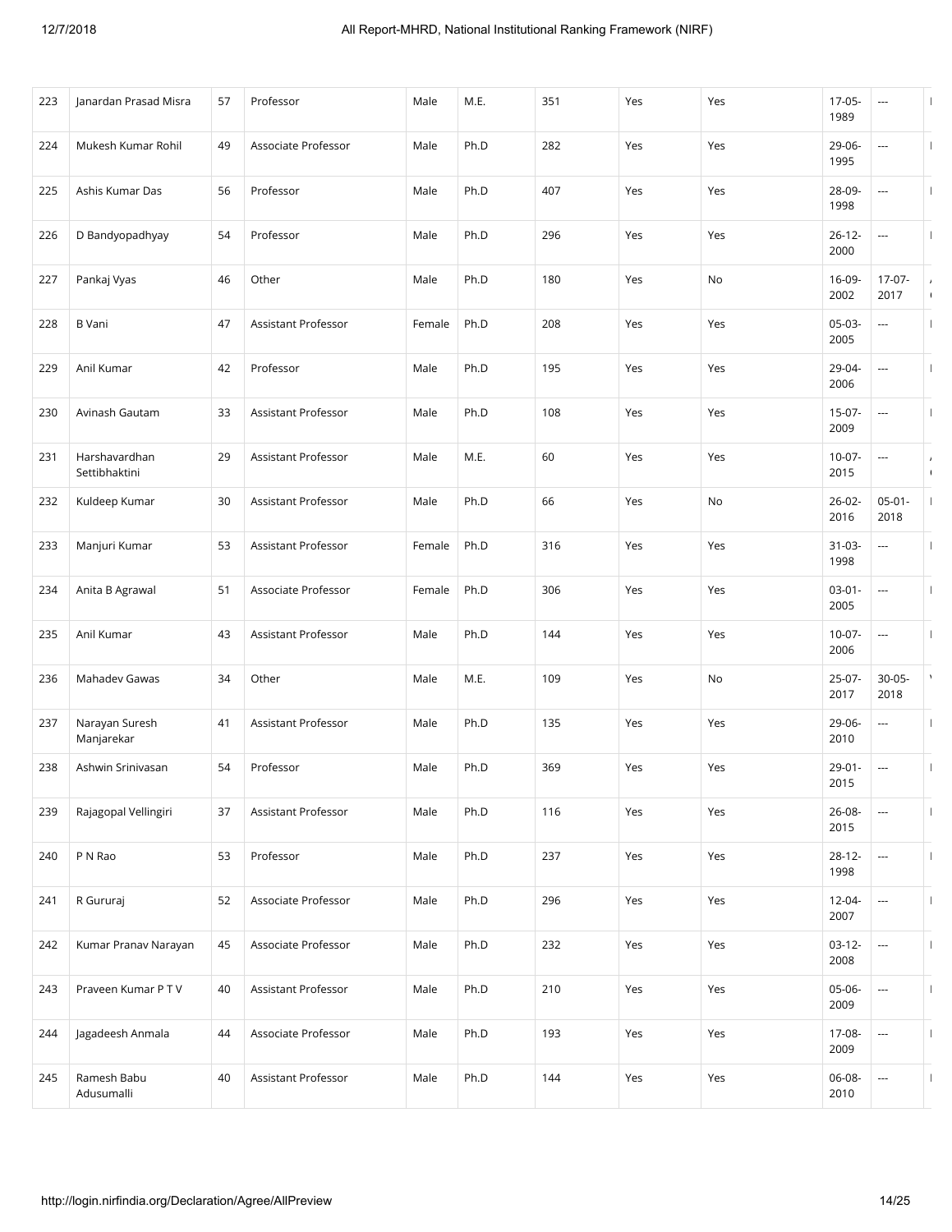| 246 | Chandu Parimi          | 41 | <b>Assistant Professor</b> | Male   | Ph.D   | 206 | Yes | Yes | $25 - 11 -$<br>2011 | ---                     | $\mathbf{I}$                 |
|-----|------------------------|----|----------------------------|--------|--------|-----|-----|-----|---------------------|-------------------------|------------------------------|
| 247 | Phaneendra Kiran C     | 38 | <b>Assistant Professor</b> | Male   | Ph.D   | 61  | Yes | Yes | 14-06-<br>2013      | ---                     | $\mathbf{I}$                 |
| 248 | Ramakant               | 30 | Assistant Professor        | Male   | M.Tech | 72  | Yes | Yes | 03-02-<br>2016      | ---                     | $\prime$<br>$\sqrt{ }$       |
| 249 | Kumar Neeraj Sachdev   | 52 | Associate Professor        | Male   | Ph.D   | 237 | Yes | Yes | $02 - 11 -$<br>1998 |                         | $\mathbf{I}$                 |
| 250 | Reena Cheruvalath      | 43 | Associate Professor        | Female | Ph.D   | 160 | Yes | Yes | $28 - 01 -$<br>2006 | ---                     | $\mathbf{I}$                 |
| 251 | S Gurunarayanan        | 53 | Professor                  | Male   | Ph.D   | 370 | Yes | Yes | 17-09-<br>1987      | ---                     |                              |
| 252 | S Balasubramaniam      | 51 | Professor                  | Male   | M.E.   | 361 | Yes | Yes | $15-07-$<br>2002    | ---                     | $\mathbf{I}$                 |
| 253 | S B Singh              | 54 | Professor                  | Male   | Ph.D   | 388 | Yes | Yes | $01 - 08 -$<br>2005 | ---                     |                              |
| 254 | Vishal Gupta           | 41 | Assistant Professor        | Male   | Ph.D   | 217 | Yes | Yes | $01 - 05 -$<br>2008 |                         | $\mathbf{I}$                 |
| 255 | Srinivas Kota          | 42 | Assistant Professor        | Male   | Ph.D   | 131 | Yes | Yes | $18 - 10 -$<br>2013 | ---                     | $\prime$<br>$\sqrt{2}$       |
| 256 | Utpal Roy              | 51 | Professor                  | Male   | Ph.D   | 251 | Yes | Yes | $15-07-$<br>2004    | ---                     |                              |
| 257 | Mani Sankar Dasgupta   | 51 | Professor                  | Male   | Ph.D   | 327 | Yes | Yes | 06-05-<br>1991      |                         |                              |
| 258 | Ajit Pratap Singh      | 45 | Professor                  | Male   | Ph.D   | 271 | Yes | Yes | $22 - 12 -$<br>1995 | $\sim$                  | $\mathbf{I}$                 |
| 259 | Hitesh Datt Mathur     | 41 | Associate Professor        | Male   | Ph.D   | 226 | Yes | Yes | 18-09-<br>2001      | ---                     |                              |
| 260 | Haribabu Kotakula      | 36 | Assistant Professor        | Male   | Ph.D   | 180 | Yes | Yes | $01 - 08 -$<br>2003 | ---                     |                              |
| 261 | Muthukumar G           | 34 | Assistant Professor        | Male   | Ph.D   | 155 | Yes | Yes | 18-08-<br>2005      | ---                     | $\overline{1}$               |
| 262 | G Sai Sesha Chalapathi | 31 | Assistant Professor        | Male   | M.E.   | 103 | Yes | Yes | 28-04-<br>2012      |                         | $\prime$<br>$\sqrt{ }$       |
| 263 | Devesh Samaiya         | 30 | Assistant Professor        | Male   | M.Tech | 59  | Yes | Yes | $14-03-$<br>2015    | ---                     | $\overline{ }$<br>$\sqrt{ }$ |
| 264 | Prasanta Kumar Sahu    | 40 | Assistant Professor        | Male   | Ph.D   | 167 | Yes | Yes | $31-07-$<br>2015    | ---                     | $\mathbf{I}$                 |
| 265 | Durgesh Vikram         | 39 | Assistant Professor        | Male   | Ph.D   | 33  | Yes | Yes | 04-07-<br>2016      | ---                     | $\mathbf{I}$                 |
| 266 | Neena Goveas           | 49 | Professor                  | Female | Ph.D   | 211 | Yes | Yes | 25-06-<br>2003      | $\hspace{0.05cm}\ldots$ | $\mathbf{I}$                 |
| 267 | Narendra Nath Ghosh    | 48 | Professor                  | Male   | Ph.D   | 163 | Yes | Yes | $13 - 12 -$<br>2004 | ---                     | $\mathbf{I}$                 |
| 268 | Pravin Madanrao Singru | 49 | Professor                  | Male   | Ph.D   | 322 | Yes | Yes | $30 - 11 -$<br>2005 | ---                     |                              |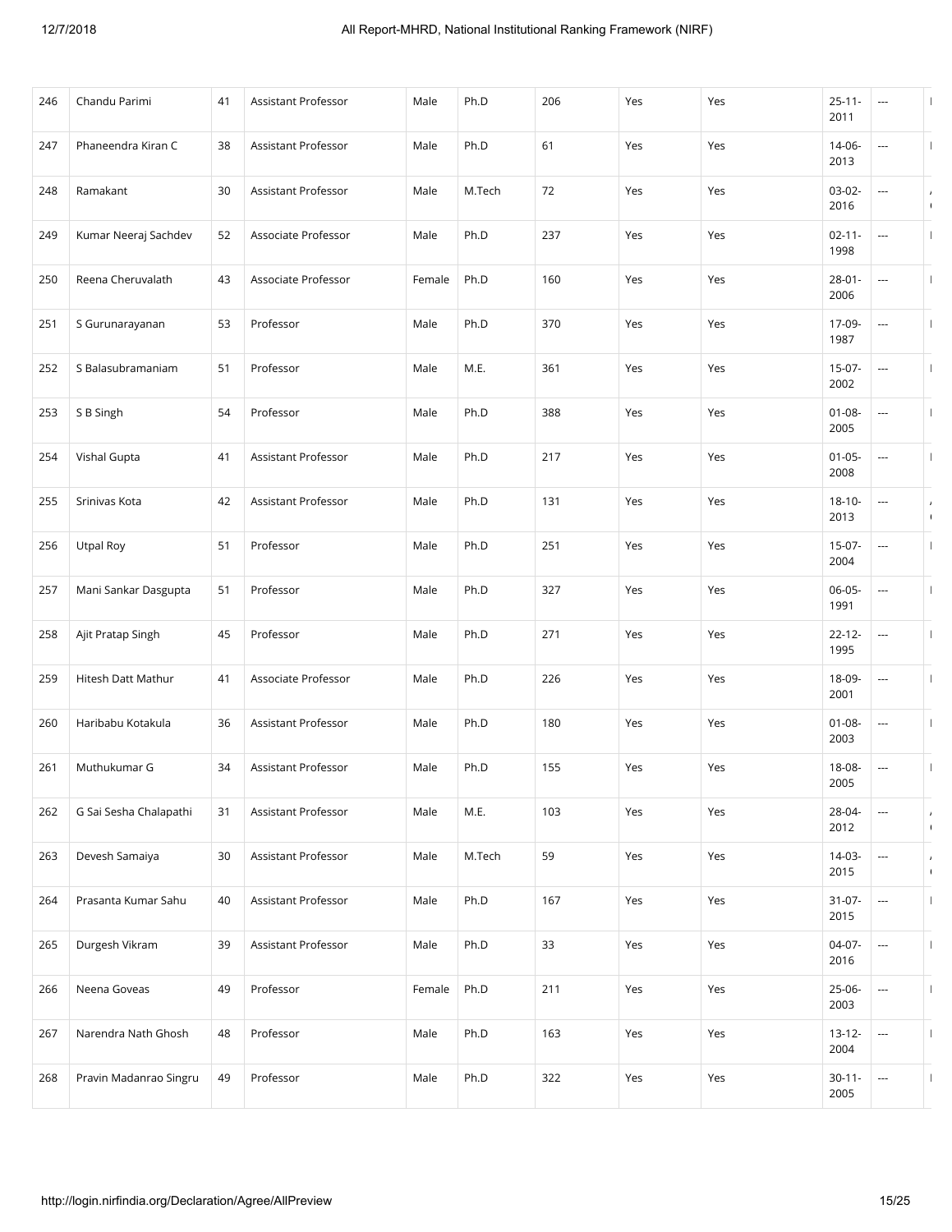| 270<br>Bijil Prakash<br>33<br>Other<br>Male<br>M.Tech<br>108<br>Yes<br>20-07-<br>Yes<br>$\overline{\phantom{a}}$<br>2009<br>30<br>83<br>271<br>Parul Sahu<br>Other<br>M.Tech<br>Yes<br>Yes<br>$12 - 01 -$<br>Female<br>$\overline{\phantom{a}}$<br>2018<br>Ph.D<br>Gaurav Singh<br>30<br>Assistant Professor<br>Male<br>64<br>Yes<br>30-03-<br>272<br>No<br>2015<br><b>Assistant Professor</b><br>134<br>273<br>Chembiyan Thambidurai<br>34<br>Male<br>M.S<br>Yes<br>25-07-<br>Yes<br>$\overline{\phantom{a}}$<br>2016<br>Ph.D<br>235<br>274<br>Dipak Kumar Satpathi<br>51<br>Associate Professor<br>Male<br>Yes<br>10-04-<br>Yes<br>---<br>1999<br>Anupam Bhattacharya<br>Ph.D<br>157<br>275<br>40<br>Associate Professor<br>Male<br>Yes<br>$01 - 07 -$<br>Yes<br>---<br>2008<br>Professor<br>Ph.D<br>251<br>$24 - 12 -$<br>276<br>Ramakrishna Vadrevu<br>51<br>Male<br>Yes<br>Yes<br>---<br>2008<br>46<br>Associate Professor<br>Ph.D<br>154<br>$20-07-$<br>277<br>Meenakshi V<br>Female<br>Yes<br>Yes<br>---<br>2009<br>Chennupati Rakesh<br>33<br><b>Assistant Professor</b><br>Ph.D<br>85<br>06-07-<br>278<br>Male<br>Yes<br>Yes<br>---<br>2016<br>Prasanna<br>Assistant Professor<br>Ph.D<br>248<br>279<br>Prasant Kumar Pattnaik<br>44<br>Male<br>Yes<br>20-06-<br>Yes<br>---<br>2012<br>Assistant Professor<br>Ph.D<br>76<br>280<br>Amrita Priyadarshini<br>36<br>Female<br>Yes<br>$12 - 12 -$<br>Yes<br>---<br>2013<br>Assistant Professor<br>Ph.D<br>56<br>Yes<br>$01-07-$<br>281<br>Anasua Guharay<br>33<br>Female<br>Yes<br>$\hspace{0.05cm} \ldots$<br>2015<br>28<br>Assistant Professor<br>M.E.<br>28<br>282<br>Balasubramanian M<br>Male<br>Yes<br>$14-07-$<br>Yes<br>$\overline{\phantom{a}}$<br>2016<br>Leela Rani<br>Associate Professor<br>Ph.D<br>192<br>283<br>41<br>Yes<br>22-07-<br>Female<br>Yes<br>---<br>2002<br>35<br>M. Phil<br>124<br>$10-01-$<br>284<br>Pragyan Barik<br>Yes<br>No<br>Lecturer<br>Female<br>2012<br>Ph.D<br>229<br>285<br>Yashvardhan Sharma<br>40<br>Associate Professor<br>Male<br>Yes<br>Yes<br>$26 - 06 -$<br>$\overline{\phantom{a}}$<br>1999<br>Sheth Pratik N<br>38<br>Associate Professor<br>Ph.D<br>186<br>286<br>Male<br>Yes<br>$30 - 12 -$<br>Yes<br>$\overline{\phantom{a}}$<br>2002<br>Vishal Saxena<br>Associate Professor<br>Ph.D<br>287<br>44<br>Male<br>142<br>Yes<br>$12 - 10 -$<br>Yes<br>$\overline{\phantom{a}}$<br>2006<br>S R K Prasad Talasila<br>150<br>288<br>37<br>Assistant Professor<br>Male<br>M.Tech<br>Yes<br>$01 - 06 -$<br>No<br>2012<br>Vivek Chandran K P<br>Assistant Professor<br>$09 - 11 -$<br>289<br>33<br>Male<br>M.Sc.(Engg)<br>146<br>Yes<br>Yes<br>---<br>2015<br>Sankar Ganesh P<br>Associate Professor<br>Ph.D<br>169<br>290<br>43<br>Male<br>Yes<br>$05-06-$<br>Yes<br>$\overline{\phantom{a}}$<br>2009<br>Ph.D<br>177<br>291<br>Tathagata Ray<br>42<br>Associate Professor<br>Male<br>Yes<br>Yes<br>14-12-<br>---<br>2011 | 269 | Gautam Guruprada<br>Bacher | 43 | Assistant Professor | Male | Ph.D | 243 | Yes | Yes | 02-04-<br>2007 | ---              |                              |
|--------------------------------------------------------------------------------------------------------------------------------------------------------------------------------------------------------------------------------------------------------------------------------------------------------------------------------------------------------------------------------------------------------------------------------------------------------------------------------------------------------------------------------------------------------------------------------------------------------------------------------------------------------------------------------------------------------------------------------------------------------------------------------------------------------------------------------------------------------------------------------------------------------------------------------------------------------------------------------------------------------------------------------------------------------------------------------------------------------------------------------------------------------------------------------------------------------------------------------------------------------------------------------------------------------------------------------------------------------------------------------------------------------------------------------------------------------------------------------------------------------------------------------------------------------------------------------------------------------------------------------------------------------------------------------------------------------------------------------------------------------------------------------------------------------------------------------------------------------------------------------------------------------------------------------------------------------------------------------------------------------------------------------------------------------------------------------------------------------------------------------------------------------------------------------------------------------------------------------------------------------------------------------------------------------------------------------------------------------------------------------------------------------------------------------------------------------------------------------------------------------------------------------------------------------------------------------------------------------------------------------------------------------------------------------------------------------------------------------------------------------------------------------------------------------------------------------------------------------------------------------------------------------------------------|-----|----------------------------|----|---------------------|------|------|-----|-----|-----|----------------|------------------|------------------------------|
|                                                                                                                                                                                                                                                                                                                                                                                                                                                                                                                                                                                                                                                                                                                                                                                                                                                                                                                                                                                                                                                                                                                                                                                                                                                                                                                                                                                                                                                                                                                                                                                                                                                                                                                                                                                                                                                                                                                                                                                                                                                                                                                                                                                                                                                                                                                                                                                                                                                                                                                                                                                                                                                                                                                                                                                                                                                                                                                          |     |                            |    |                     |      |      |     |     |     |                |                  |                              |
|                                                                                                                                                                                                                                                                                                                                                                                                                                                                                                                                                                                                                                                                                                                                                                                                                                                                                                                                                                                                                                                                                                                                                                                                                                                                                                                                                                                                                                                                                                                                                                                                                                                                                                                                                                                                                                                                                                                                                                                                                                                                                                                                                                                                                                                                                                                                                                                                                                                                                                                                                                                                                                                                                                                                                                                                                                                                                                                          |     |                            |    |                     |      |      |     |     |     |                |                  |                              |
|                                                                                                                                                                                                                                                                                                                                                                                                                                                                                                                                                                                                                                                                                                                                                                                                                                                                                                                                                                                                                                                                                                                                                                                                                                                                                                                                                                                                                                                                                                                                                                                                                                                                                                                                                                                                                                                                                                                                                                                                                                                                                                                                                                                                                                                                                                                                                                                                                                                                                                                                                                                                                                                                                                                                                                                                                                                                                                                          |     |                            |    |                     |      |      |     |     |     |                | $15-05-$<br>2018 | $\mathbf{I}$                 |
|                                                                                                                                                                                                                                                                                                                                                                                                                                                                                                                                                                                                                                                                                                                                                                                                                                                                                                                                                                                                                                                                                                                                                                                                                                                                                                                                                                                                                                                                                                                                                                                                                                                                                                                                                                                                                                                                                                                                                                                                                                                                                                                                                                                                                                                                                                                                                                                                                                                                                                                                                                                                                                                                                                                                                                                                                                                                                                                          |     |                            |    |                     |      |      |     |     |     |                |                  | $\prime$<br>$\sqrt{2}$       |
|                                                                                                                                                                                                                                                                                                                                                                                                                                                                                                                                                                                                                                                                                                                                                                                                                                                                                                                                                                                                                                                                                                                                                                                                                                                                                                                                                                                                                                                                                                                                                                                                                                                                                                                                                                                                                                                                                                                                                                                                                                                                                                                                                                                                                                                                                                                                                                                                                                                                                                                                                                                                                                                                                                                                                                                                                                                                                                                          |     |                            |    |                     |      |      |     |     |     |                |                  |                              |
|                                                                                                                                                                                                                                                                                                                                                                                                                                                                                                                                                                                                                                                                                                                                                                                                                                                                                                                                                                                                                                                                                                                                                                                                                                                                                                                                                                                                                                                                                                                                                                                                                                                                                                                                                                                                                                                                                                                                                                                                                                                                                                                                                                                                                                                                                                                                                                                                                                                                                                                                                                                                                                                                                                                                                                                                                                                                                                                          |     |                            |    |                     |      |      |     |     |     |                |                  | $\mathbf{I}$                 |
|                                                                                                                                                                                                                                                                                                                                                                                                                                                                                                                                                                                                                                                                                                                                                                                                                                                                                                                                                                                                                                                                                                                                                                                                                                                                                                                                                                                                                                                                                                                                                                                                                                                                                                                                                                                                                                                                                                                                                                                                                                                                                                                                                                                                                                                                                                                                                                                                                                                                                                                                                                                                                                                                                                                                                                                                                                                                                                                          |     |                            |    |                     |      |      |     |     |     |                |                  | $\overline{1}$               |
|                                                                                                                                                                                                                                                                                                                                                                                                                                                                                                                                                                                                                                                                                                                                                                                                                                                                                                                                                                                                                                                                                                                                                                                                                                                                                                                                                                                                                                                                                                                                                                                                                                                                                                                                                                                                                                                                                                                                                                                                                                                                                                                                                                                                                                                                                                                                                                                                                                                                                                                                                                                                                                                                                                                                                                                                                                                                                                                          |     |                            |    |                     |      |      |     |     |     |                |                  | $\mathbf{I}$                 |
|                                                                                                                                                                                                                                                                                                                                                                                                                                                                                                                                                                                                                                                                                                                                                                                                                                                                                                                                                                                                                                                                                                                                                                                                                                                                                                                                                                                                                                                                                                                                                                                                                                                                                                                                                                                                                                                                                                                                                                                                                                                                                                                                                                                                                                                                                                                                                                                                                                                                                                                                                                                                                                                                                                                                                                                                                                                                                                                          |     |                            |    |                     |      |      |     |     |     |                |                  | $\overline{ }$<br>$\sqrt{2}$ |
|                                                                                                                                                                                                                                                                                                                                                                                                                                                                                                                                                                                                                                                                                                                                                                                                                                                                                                                                                                                                                                                                                                                                                                                                                                                                                                                                                                                                                                                                                                                                                                                                                                                                                                                                                                                                                                                                                                                                                                                                                                                                                                                                                                                                                                                                                                                                                                                                                                                                                                                                                                                                                                                                                                                                                                                                                                                                                                                          |     |                            |    |                     |      |      |     |     |     |                |                  | H                            |
|                                                                                                                                                                                                                                                                                                                                                                                                                                                                                                                                                                                                                                                                                                                                                                                                                                                                                                                                                                                                                                                                                                                                                                                                                                                                                                                                                                                                                                                                                                                                                                                                                                                                                                                                                                                                                                                                                                                                                                                                                                                                                                                                                                                                                                                                                                                                                                                                                                                                                                                                                                                                                                                                                                                                                                                                                                                                                                                          |     |                            |    |                     |      |      |     |     |     |                |                  | H                            |
|                                                                                                                                                                                                                                                                                                                                                                                                                                                                                                                                                                                                                                                                                                                                                                                                                                                                                                                                                                                                                                                                                                                                                                                                                                                                                                                                                                                                                                                                                                                                                                                                                                                                                                                                                                                                                                                                                                                                                                                                                                                                                                                                                                                                                                                                                                                                                                                                                                                                                                                                                                                                                                                                                                                                                                                                                                                                                                                          |     |                            |    |                     |      |      |     |     |     |                |                  | $\mathbf{I}$                 |
|                                                                                                                                                                                                                                                                                                                                                                                                                                                                                                                                                                                                                                                                                                                                                                                                                                                                                                                                                                                                                                                                                                                                                                                                                                                                                                                                                                                                                                                                                                                                                                                                                                                                                                                                                                                                                                                                                                                                                                                                                                                                                                                                                                                                                                                                                                                                                                                                                                                                                                                                                                                                                                                                                                                                                                                                                                                                                                                          |     |                            |    |                     |      |      |     |     |     |                |                  | $\prime$<br>$\sqrt{2}$       |
|                                                                                                                                                                                                                                                                                                                                                                                                                                                                                                                                                                                                                                                                                                                                                                                                                                                                                                                                                                                                                                                                                                                                                                                                                                                                                                                                                                                                                                                                                                                                                                                                                                                                                                                                                                                                                                                                                                                                                                                                                                                                                                                                                                                                                                                                                                                                                                                                                                                                                                                                                                                                                                                                                                                                                                                                                                                                                                                          |     |                            |    |                     |      |      |     |     |     |                |                  |                              |
|                                                                                                                                                                                                                                                                                                                                                                                                                                                                                                                                                                                                                                                                                                                                                                                                                                                                                                                                                                                                                                                                                                                                                                                                                                                                                                                                                                                                                                                                                                                                                                                                                                                                                                                                                                                                                                                                                                                                                                                                                                                                                                                                                                                                                                                                                                                                                                                                                                                                                                                                                                                                                                                                                                                                                                                                                                                                                                                          |     |                            |    |                     |      |      |     |     |     |                | $17-07-$<br>2018 | $\prime$<br>$\sqrt{2}$       |
|                                                                                                                                                                                                                                                                                                                                                                                                                                                                                                                                                                                                                                                                                                                                                                                                                                                                                                                                                                                                                                                                                                                                                                                                                                                                                                                                                                                                                                                                                                                                                                                                                                                                                                                                                                                                                                                                                                                                                                                                                                                                                                                                                                                                                                                                                                                                                                                                                                                                                                                                                                                                                                                                                                                                                                                                                                                                                                                          |     |                            |    |                     |      |      |     |     |     |                |                  | $\mathbf{I}$                 |
|                                                                                                                                                                                                                                                                                                                                                                                                                                                                                                                                                                                                                                                                                                                                                                                                                                                                                                                                                                                                                                                                                                                                                                                                                                                                                                                                                                                                                                                                                                                                                                                                                                                                                                                                                                                                                                                                                                                                                                                                                                                                                                                                                                                                                                                                                                                                                                                                                                                                                                                                                                                                                                                                                                                                                                                                                                                                                                                          |     |                            |    |                     |      |      |     |     |     |                |                  |                              |
|                                                                                                                                                                                                                                                                                                                                                                                                                                                                                                                                                                                                                                                                                                                                                                                                                                                                                                                                                                                                                                                                                                                                                                                                                                                                                                                                                                                                                                                                                                                                                                                                                                                                                                                                                                                                                                                                                                                                                                                                                                                                                                                                                                                                                                                                                                                                                                                                                                                                                                                                                                                                                                                                                                                                                                                                                                                                                                                          |     |                            |    |                     |      |      |     |     |     |                |                  | $\mathbf{I}$                 |
|                                                                                                                                                                                                                                                                                                                                                                                                                                                                                                                                                                                                                                                                                                                                                                                                                                                                                                                                                                                                                                                                                                                                                                                                                                                                                                                                                                                                                                                                                                                                                                                                                                                                                                                                                                                                                                                                                                                                                                                                                                                                                                                                                                                                                                                                                                                                                                                                                                                                                                                                                                                                                                                                                                                                                                                                                                                                                                                          |     |                            |    |                     |      |      |     |     |     |                | $18-05-$<br>2018 | $\overline{ }$<br>$\sqrt{2}$ |
|                                                                                                                                                                                                                                                                                                                                                                                                                                                                                                                                                                                                                                                                                                                                                                                                                                                                                                                                                                                                                                                                                                                                                                                                                                                                                                                                                                                                                                                                                                                                                                                                                                                                                                                                                                                                                                                                                                                                                                                                                                                                                                                                                                                                                                                                                                                                                                                                                                                                                                                                                                                                                                                                                                                                                                                                                                                                                                                          |     |                            |    |                     |      |      |     |     |     |                |                  | $\overline{ }$<br>$\sqrt{ }$ |
|                                                                                                                                                                                                                                                                                                                                                                                                                                                                                                                                                                                                                                                                                                                                                                                                                                                                                                                                                                                                                                                                                                                                                                                                                                                                                                                                                                                                                                                                                                                                                                                                                                                                                                                                                                                                                                                                                                                                                                                                                                                                                                                                                                                                                                                                                                                                                                                                                                                                                                                                                                                                                                                                                                                                                                                                                                                                                                                          |     |                            |    |                     |      |      |     |     |     |                |                  | $\mathbf{I}$                 |
|                                                                                                                                                                                                                                                                                                                                                                                                                                                                                                                                                                                                                                                                                                                                                                                                                                                                                                                                                                                                                                                                                                                                                                                                                                                                                                                                                                                                                                                                                                                                                                                                                                                                                                                                                                                                                                                                                                                                                                                                                                                                                                                                                                                                                                                                                                                                                                                                                                                                                                                                                                                                                                                                                                                                                                                                                                                                                                                          |     |                            |    |                     |      |      |     |     |     |                |                  |                              |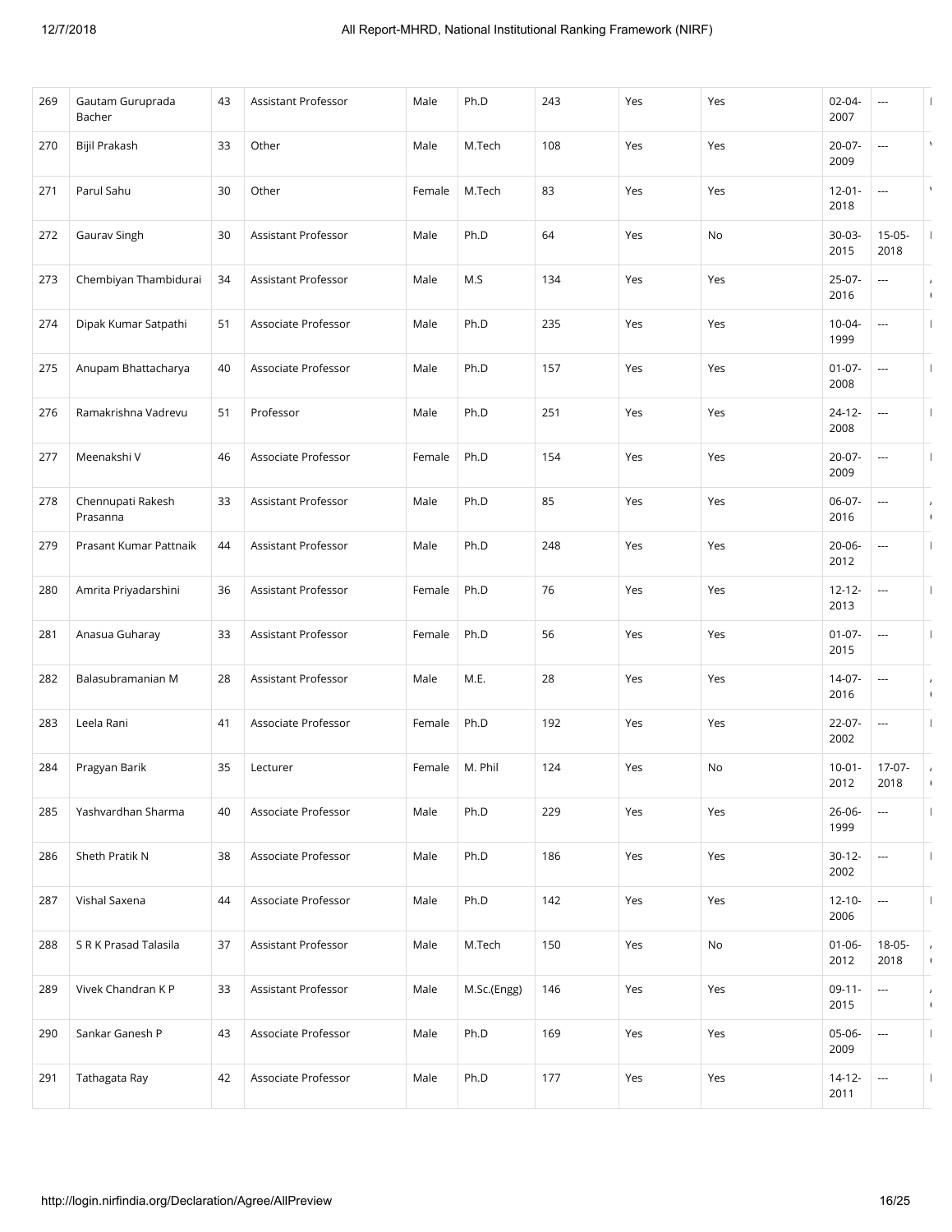| 292 | Sabareesh Geetha<br>Rajasekharan | 36 | Assistant Professor        | Male   | Ph.D    | 148 | Yes | Yes | $13 - 06 -$<br>2014 | ---                 | $\mathbf{I}$                 |
|-----|----------------------------------|----|----------------------------|--------|---------|-----|-----|-----|---------------------|---------------------|------------------------------|
| 293 | Supradeepan K                    | 39 | Assistant Professor        | Male   | Ph.D    | 153 | Yes | Yes | $31 - 07 -$<br>2015 | ---                 | H                            |
| 294 | Subhrakanta Panda                | 36 | Assistant Professor        | Male   | Ph.D    | 99  | Yes | Yes | $01-09-$<br>2016    | ---                 | -1                           |
| 295 | Solano Jose Savio Da<br>Silva    | 39 | Other                      | Male   | M. Phil | 137 | Yes | Yes | $21 - 05 -$<br>2012 | ---                 | $\lambda$                    |
| 296 | Arun Chauhan                     | 35 | <b>Assistant Professor</b> | Male   | Ph.D    | 64  | Yes | No  | $06-02-$<br>2017    | $20 - 11 -$<br>2017 | $\mathbf{I}$                 |
| 297 | Basudev Majumder                 | 32 | Assistant Professor        | Male   | Ph.D    | 17  | No  | No  | $31 - 07 -$<br>2017 | $16 - 12 -$<br>2017 | $\mathbf{I}$                 |
| 298 | China Hussain Yaganti            | 40 | Assistant Professor        | Male   | Ph.D    | 183 | Yes | Yes | 28-07-<br>2009      | ---                 | $\mathbf{I}$                 |
| 299 | Gopala Krishna Koneru            | 59 | Associate Professor        | Male   | M.Tech  | 109 | Yes | Yes | $08 - 10 -$<br>2009 | ---                 | $\prime$<br>$\sqrt{2}$       |
| 300 | Manoj Subhash Kakade             | 32 | Assistant Professor        | Male   | M.E.    | 126 | Yes | Yes | $26 - 07 -$<br>2016 |                     | $\lambda$<br>$\sqrt{ }$      |
| 301 | Padma Murali                     | 42 | Assistant Professor        | Female | Ph.D    | 234 | Yes | Yes | $18 - 01 -$<br>2006 |                     |                              |
| 302 | Raghurama Gunaje                 | 60 | Other                      | Male   | Ph.D    | 374 | Yes | Yes | $01-09-$<br>1987    | ---                 |                              |
| 303 | S C Sivasubramanian              | 58 | Professor                  | Male   | Ph.D    | 336 | Yes | Yes | $22 - 01 -$<br>1992 |                     |                              |
| 304 | Satya Sudhakar<br>Yedlapalli     | 46 | Associate Professor        | Male   | Ph.D    | 263 | Yes | Yes | $01 - 08 -$<br>2014 |                     | $\overline{ }$<br>$\sqrt{ }$ |
| 305 | Sreedhar Madicheety              | 29 | Assistant Professor        | Male   | Ph.D    | 95  | Yes | No  | $12 - 11 -$<br>2014 | $31 - 10 -$<br>2017 | $\prime$<br>$\sqrt{ }$       |
| 306 | T Venkateswara Rao               | 56 | Associate Professor        | Male   | M.Tech  | 294 | Yes | Yes | $31 - 12 -$<br>2012 | ---                 | $\overline{ }$<br>$\sqrt{2}$ |
| 307 | Vivek Rangarajan                 | 36 | <b>Assistant Professor</b> | Male   | Ph.D    | 110 | Yes | Yes | 13-02-<br>2017      | ---                 |                              |
| 308 | Sutapa Roy Ramanan               | 52 | Professor                  | Female | Ph.D    | 267 | Yes | Yes | 19-07-<br>2005      |                     | $\mathbf{I}$                 |
| 309 | Shashidhara Mecha<br>Kotian      | 34 | Assistant Professor        | Male   | Ph.D    | 64  | Yes | Yes | $01 - 06 -$<br>2015 | ---                 |                              |
| 310 | V R Vinayaka Ram                 | 51 | Associate Professor        | Male   | Ph.D    | 165 | Yes | Yes | $31 - 12 -$<br>2004 | ---                 | $\mathbf{I}$                 |
| 311 | Y Venkat Daseswara Rao           | 58 | Associate Professor        | Male   | Ph.D    | 181 | Yes | Yes | $29 - 01 -$<br>2009 |                     |                              |
| 312 | Sudatta Banerjee                 | 37 | Assistant Professor        | Female | Ph.D    | 92  | Yes | Yes | $01 - 02 -$<br>2013 | $\overline{a}$      | $\mathbf{I}$                 |
| 313 | Satish Kumar Dubey               | 43 | Assistant Professor        | Male   | Ph.D    | 117 | Yes | Yes | $26 - 12 -$<br>2008 | ---                 | $\mathbf{I}$                 |
| 314 | Surya Shankar Dan                | 35 | Assistant Professor        | Male   | Ph.D    | 122 | Yes | Yes | $07 - 11 -$<br>2015 | ---                 |                              |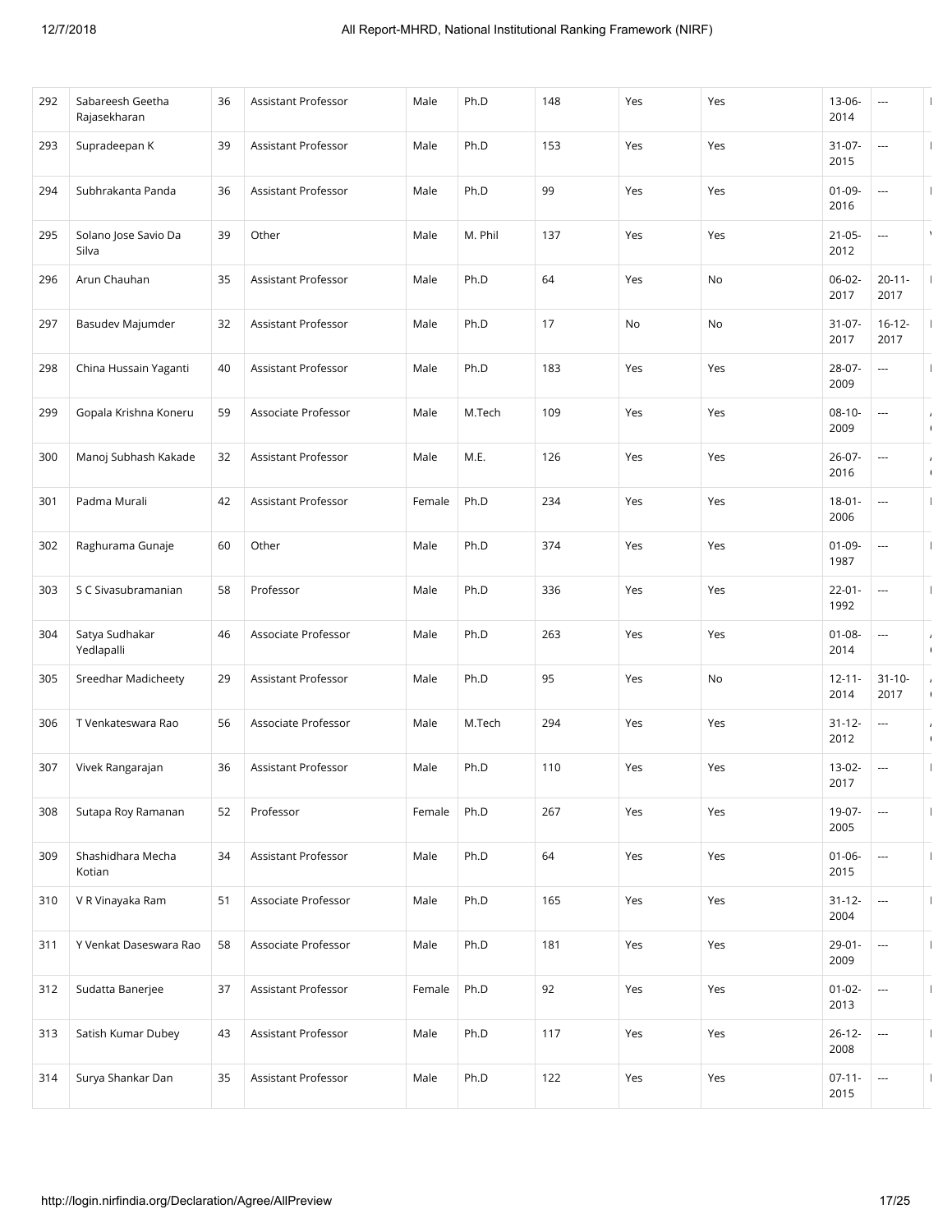| 315 | Virendra S Nirban           | 42 | Associate Professor | Male   | Ph.D    | 216 | Yes | Yes | $31-07-$<br>2003    | ---                      |                              |
|-----|-----------------------------|----|---------------------|--------|---------|-----|-----|-----|---------------------|--------------------------|------------------------------|
| 316 | Akshaya G                   | 30 | Assistant Professor | Female | M.E.    | 65  | No  | Yes | $09-01-$<br>2017    | ---                      | $\overline{ }$<br>$\sqrt{2}$ |
| 317 | Ashish Chittora             | 32 | Assistant Professor | Male   | Ph.D    | 47  | No  | Yes | 23-02-<br>2017      | ---                      |                              |
| 318 | Bhupendra Reniwal           | 33 | Assistant Professor | Male   | Ph.D    | 52  | Yes | No  | $15-05-$<br>2017    | $12 - 01 -$<br>2018      |                              |
| 319 | Dinesh W Wagh               | 44 | Assistant Professor | Male   | M.E.    | 258 | Yes | Yes | $01 - 01 -$<br>1997 | ---                      | $\overline{ }$<br>$\sqrt{ }$ |
| 320 | K Santosh Sopanrao          | 35 | Assistant Professor | Male   | M.E.    | 108 | Yes | Yes | $15-03-$<br>2010    | ---                      | $\prime$<br>$\sqrt{ }$       |
| 321 | Nanda Kumar<br>Patincharath | 52 | Professor           | Male   | Ph.D    | 160 | Yes | Yes | $01 - 04 -$<br>2005 |                          |                              |
| 322 | Pradheep Kumar K            | 37 | Assistant Professor | Male   | Ph.D    | 168 | Yes | Yes | 03-03-<br>2014      | ---                      | $\prime$<br>$\sqrt{2}$       |
| 323 | Rajesh Kumar Tiwary         | 45 | Assistant Professor | Male   | M.E.    | 184 | Yes | Yes | $21 - 12 -$<br>2004 | $\hspace{0.05cm} \ldots$ | $\prime$<br>$\sqrt{2}$       |
| 324 | Sandeep Jose                | 33 | Assistant Professor | Male   | Ph.D    | 109 | Yes | Yes | 17-04-<br>2017      | ---                      |                              |
| 325 | Shivam Verma                | 31 | Assistant Professor | Male   | Ph.D    | 20  | Yes | No  | 28-04-<br>2017      | 18-06-<br>2018           |                              |
| 326 | Surabhi Bothra              | 28 | Assistant Professor | Female | M.E.    | 60  | Yes | No  | $10 - 08 -$<br>2015 | 16-09-<br>2017           | $\sqrt{2}$                   |
| 327 | Venkataraman P B            | 51 | Associate Professor | Male   | M.S     | 358 | Yes | Yes | $30 - 12 -$<br>2013 | ---                      | $\prime$<br>$\sqrt{ }$       |
| 328 | Shamuel Tharu               | 39 | Other               | Male   | M. Phil | 114 | Yes | No  | 17-05-<br>2012      | $31 - 12 -$<br>2017      | $\lambda$                    |
| 329 | Srikanth Mutnuri            | 41 | Professor           | Male   | Ph.D    | 162 | Yes | Yes | 20-06-<br>2005      | ---                      | $\mathbf{I}$                 |
| 330 | Shibu Clement               | 48 | Associate Professor | Male   | Ph.D    | 216 | Yes | Yes | 12-06-<br>2006      | ---                      |                              |
| 331 | Shailendra Kumar<br>Dhakad  | 33 | Other               | Male   | M.E.    | 92  | Yes | Yes | 18-06-<br>2012      |                          | $\lambda$                    |
| 332 | Sudeep Baudha               | 34 | Assistant Professor | Male   | Ph.D    | 65  | Yes | Yes | 30-07-<br>2016      | $\ldots$                 |                              |
| 333 | Sumithra Kanakamma          | 53 | Professor           | Female | Ph.D    | 173 | Yes | Yes | 06-07-<br>2009      | ---                      | $\mathbf{I}$                 |
| 334 | Subhendu Kumar Sahoo        | 45 | Associate Professor | Male   | Ph.D    | 232 | Yes | Yes | $21 - 06 -$<br>1999 | $\hspace{0.05cm} \ldots$ |                              |
| 335 | Srinivasa Rao Zinka         | 34 | Assistant Professor | Male   | Ph.D    | 51  | Yes | No  | $25 - 11 -$<br>2014 | $30 - 06 -$<br>2017      |                              |
| 336 | Sanket Goel                 | 40 | Associate Professor | Male   | Ph.D    | 240 | Yes | Yes | 03-08-<br>2015      | ---                      | $\mathbf{I}$                 |
| 337 | Arun Venkatesh Kulkarni     | 57 | Professor           | Male   | Ph.D    | 420 | Yes | Yes | $01 - 11 -$<br>1995 | $\hspace{0.05cm} \ldots$ |                              |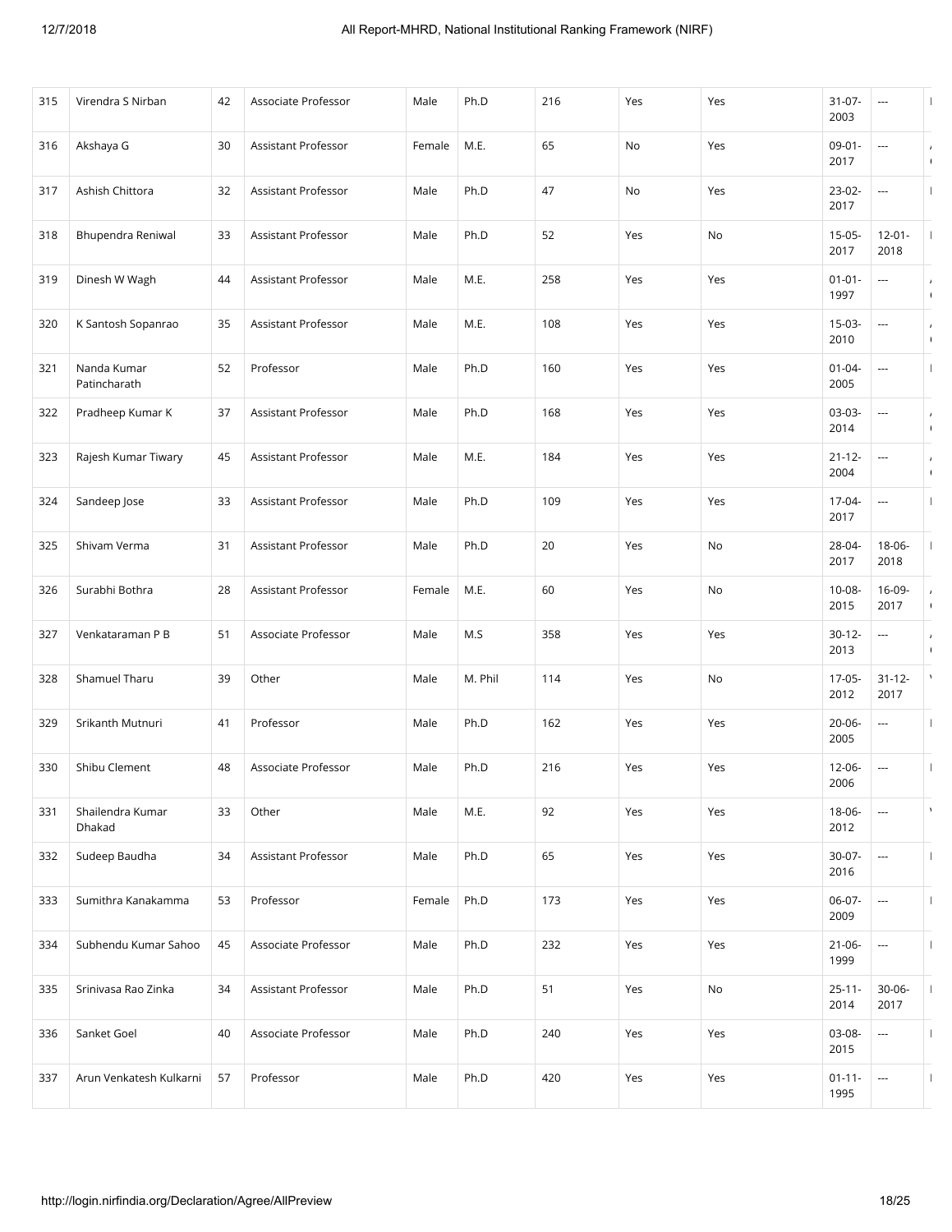| 338 | <b>Belde Vinay</b>                 | 33 | Assistant Professor        | Male   | M.Tech | 97  | Yes | Yes | $11 - 12 -$<br>2014 | $\hspace{0.05cm} \ldots$ | $\sqrt{ }$                   |
|-----|------------------------------------|----|----------------------------|--------|--------|-----|-----|-----|---------------------|--------------------------|------------------------------|
| 339 | Deepak Narayana<br>Murthy Pachattu | 43 | Assistant Professor        | Male   | Ph.D   | 159 | Yes | Yes | $02 - 05 -$<br>2005 | $\overline{\phantom{a}}$ |                              |
| 340 | H Viswanathan                      | 60 | Associate Professor        | Male   | M.Tech | 415 | Yes | Yes | 05-02-<br>2015      | ---                      | $\sqrt{2}$                   |
| 341 | Mithun Mondal                      | 31 | Assistant Professor        | Male   | Ph.D   | 36  | Yes | Yes | $01-07-$<br>2017    |                          | $\mathbf{I}$                 |
| 342 | Pavan Kumar Potdar                 | 46 | <b>Assistant Professor</b> | Male   | Ph.D   | 285 | Yes | Yes | $01 - 04 -$<br>2005 | $\overline{\phantom{a}}$ | $\prime$<br>$\sqrt{2}$       |
| 343 | Raghuraman S                       | 47 | Assistant Professor        | Male   | M.E.   | 304 | Yes | Yes | 09-09-<br>2015      | $\overline{\phantom{a}}$ | $\prime$<br>$\sqrt{2}$       |
| 344 | S K Verma                          | 56 | Professor                  | Male   | Ph.D   | 417 | Yes | Yes | $22 - 11 -$<br>1993 | ---                      |                              |
| 345 | Shaikshavali Chitraganti           | 33 | Assistant Professor        | Male   | Ph.D   | 81  | No  | Yes | $01 - 05 -$<br>2017 | $\overline{\phantom{a}}$ |                              |
| 346 | Sudeep Kumar Pradhan               | 34 | Assistant Professor        | Male   | Ph.D   | 108 | Yes | Yes | 09-07-<br>2009      | $\overline{\phantom{a}}$ | $\overline{ }$<br>$\sqrt{2}$ |
| 347 | <b>Tamal Chakraborty</b>           | 31 | Assistant Professor        | Male   | Ph.D   | 84  | Yes | No  | $01 - 05 -$<br>2017 | $22 - 12 -$<br>2017      | $\mathbf{I}$                 |
| 348 | Y V K Ravi Kumar                   | 47 | Assistant Professor        | Male   | Ph.D   | 117 | Yes | Yes | $15-05-$<br>2012    | ---                      | $\prime$<br>$\sqrt{2}$       |
| 349 | Tarkeshwar Singh                   | 48 | Associate Professor        | Male   | Ph.D   | 156 | Yes | Yes | 19-07-<br>2016      | ---                      |                              |
| 350 | Saroj Sundar Baral                 | 43 | Associate Professor        | Male   | Ph.D   | 127 | Yes | Yes | $01 - 09 -$<br>2008 | $\cdots$                 | $\mathbf{I}$                 |
| 351 | Souri Banerjee                     | 51 | Professor                  | Male   | Ph.D   | 177 | Yes | Yes | $02 - 01 -$<br>2004 | $\overline{\phantom{a}}$ |                              |
| 352 | Syed Ershad Ahmed                  | 39 | <b>Assistant Professor</b> | Male   | Ph.D   | 166 | Yes | Yes | 27-07-<br>2009      | ---                      | $\overline{1}$               |
| 353 | Sandip Shridharrao<br>Deshmukh     | 44 | Associate Professor        | Male   | Ph.D   | 274 | Yes | Yes | 03-08-<br>2012      | $\overline{\phantom{a}}$ | $\mathbf{I}$                 |
| 354 | Sumit Kumar Chatterjee             | 43 | Assistant Professor        | Male   | Ph.D   | 182 | Yes | Yes | 19-05-<br>2015      | $\overline{\phantom{a}}$ | $\mathbf{I}$                 |
| 355 | Santanu Prasad Datta               | 32 | Assistant Professor        | Male   | Ph.D   | 33  | Yes | Yes | $06-11-$<br>2015    | $\overline{\phantom{a}}$ |                              |
| 356 | Sushila Shekhawat                  | 39 | Assistant Professor        | Female | Ph.D   | 204 | Yes | Yes | $23 - 01 -$<br>2002 | $\overline{\phantom{a}}$ | $\mathbf{I}$                 |
| 357 | Akanksha Bharadwaj                 | 29 | Assistant Professor        | Female | M.Tech | 86  | Yes | Yes | $02 - 02 -$<br>2015 | ---                      | $\prime$<br>$\sqrt{2}$       |
| 358 | Arya Kumar                         | 62 | Professor                  | Male   | Ph.D   | 484 | Yes | Yes | $22-07-$<br>2003    | ---                      | $\mathbf{I}$                 |
| 359 | Bharathi R                         | 40 | Assistant Professor        | Female | M.E.   | 204 | Yes | Yes | $02 - 07 -$<br>2001 | $\overline{\phantom{a}}$ | $\overline{ }$<br>$\sqrt{2}$ |
| 360 | Dibakar Chakrabarty                | 57 | Professor                  | Male   | Ph.D   | 239 | Yes | Yes | 13-03-<br>2009      | $\overline{\phantom{a}}$ | $\mathbf{I}$                 |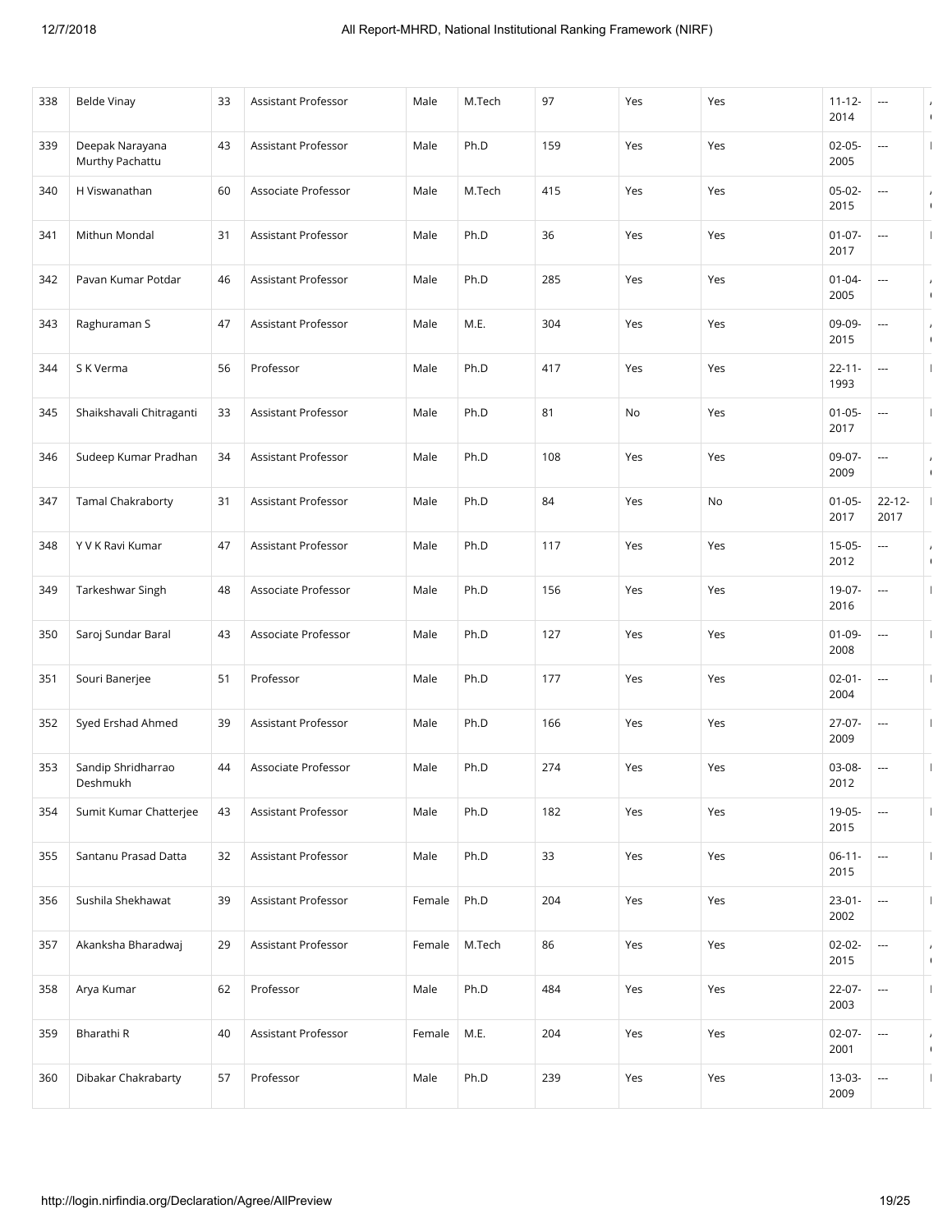| 361 | Jyoti                              | 40 | Associate Professor        | Female | Ph.D   | 187 | Yes | Yes | $27-07-$<br>2009    | ---                      |                              |
|-----|------------------------------------|----|----------------------------|--------|--------|-----|-----|-----|---------------------|--------------------------|------------------------------|
| 362 | Naga V K Jasti                     | 37 | <b>Assistant Professor</b> | Male   | Ph.D   | 144 | Yes | Yes | 28-07-<br>2006      |                          | $\overline{ }$<br>$\sqrt{2}$ |
| 363 | Pradeep Kumar Sow                  | 32 | Assistant Professor        | Male   | Ph.D   | 105 | Yes | Yes | 03-04-<br>2017      | ---                      |                              |
| 364 | Raja Vadhana P                     | 31 | Assistant Professor        | Female | M.Tech | 75  | Yes | Yes | $22 - 06 -$<br>2016 |                          | $\prime$<br>$\sqrt{2}$       |
| 365 | Samir Ramdas Kale                  | 41 | Assistant Professor        | Male   | Ph.D   | 210 | Yes | Yes | $04 - 01 -$<br>2001 |                          | $\overline{ }$<br>$\sqrt{ }$ |
| 366 | Suman Kapur                        | 61 | Professor                  | Female | Ph.D   | 227 | Yes | Yes | $17-07-$<br>2004    | ---                      |                              |
| 367 | Varun Sharma                       | 29 | Assistant Professor        | Male   | Ph.D   | 22  | Yes | No  | $08-05-$<br>2017    | 09-06-<br>2018           |                              |
| 368 | Debasis Patnaik                    | 54 | Associate Professor        | Male   | Ph.D   | 187 | Yes | Yes | 06-04-<br>2005      | ---                      |                              |
| 369 | Sampatrao D Manjare                | 50 | Associate Professor        | Male   | Ph.D   | 299 | Yes | Yes | $16 - 01 -$<br>1997 | $\hspace{0.05cm} \ldots$ |                              |
| 370 | Santonu Sarkar                     | 52 | Professor                  | Male   | Ph.D   | 373 | Yes | Yes | $14-07-$<br>2014    | ---                      |                              |
| 371 | Vidya Rajesh                       | 45 | Professor                  | Female | Ph.D   | 230 | Yes | Yes | $05-01-$<br>2001    | ---                      |                              |
| 372 | Subbalakshmi Jayanty               | 44 | Associate Professor        | Female | Ph.D   | 129 | Yes | Yes | $10-07-$<br>2009    | ---                      |                              |
| 373 | Surender Singh                     | 40 | Assistant Professor        | Male   | M.Tech | 210 | Yes | Yes | $12 - 06 -$<br>2012 | $\hspace{0.05cm} \ldots$ | $\prime$<br>$\sqrt{ }$       |
| 374 | Sujith R                           | 37 | Assistant Professor        | Male   | Ph.D   | 93  | Yes | Yes | 10-08-<br>2015      | ---                      |                              |
| 375 | Sangeeta Sharma                    | 51 | Associate Professor        | Female | Ph.D   | 330 | Yes | Yes | $09-12-$<br>1991    | ---                      | $\mathbf{I}$                 |
| 376 | Arun Maity                         | 51 | Associate Professor        | Male   | Ph.D   | 322 | Yes | Yes | 12-09-<br>1991      | ---                      |                              |
| 377 | Bhanu Vardhan Reddy<br>Kuncharam   | 31 | Assistant Professor        | Male   | Ph.D   | 48  | Yes | Yes | $10-07-$<br>2017    | ---                      | $\mathbf{I}$                 |
| 378 | Dhanashree N P                     | 28 | Assistant Professor        | Female | M.E.   | 50  | Yes | No  | $10 - 08 -$<br>2016 | 27-06-<br>2018           | $\prime$<br>$\sqrt{2}$       |
| 379 | Hrishikesh Shashikant<br>Sonalikar | 32 | Assistant Professor        | Male   | Ph.D   | 56  | Yes | Yes | $01-07-$<br>2017    | ---                      | $\mathbf{I}$                 |
| 380 | Mohammad Saleem J<br>Bagewadi      | 33 | Lecturer                   | Male   | M.Tech | 120 | Yes | Yes | $01 - 02 -$<br>2014 | $\hspace{0.05cm} \ldots$ | $\prime$<br>$\sqrt{2}$       |
| 381 | Pawan Sharma                       | 44 | Assistant Professor        | Male   | M.E.   | 266 | Yes | Yes | 17-08-<br>2001      | $\overline{\phantom{a}}$ | $\prime$<br>$\sqrt{2}$       |
| 382 | Rahul Thakur                       | 31 | Assistant Professor        | Male   | Ph.D   | 13  | No  | Yes | $15-07-$<br>2017    | $\hspace{0.05cm} \ldots$ | $\mathbf{I}$                 |
| 383 | Sachin Damodharrao<br>Waigaonkar   | 41 | Associate Professor        | Male   | Ph.D   | 169 | Yes | Yes | $16-07-$<br>2004    | $\hspace{0.05cm} \ldots$ | $\mathbf{I}$                 |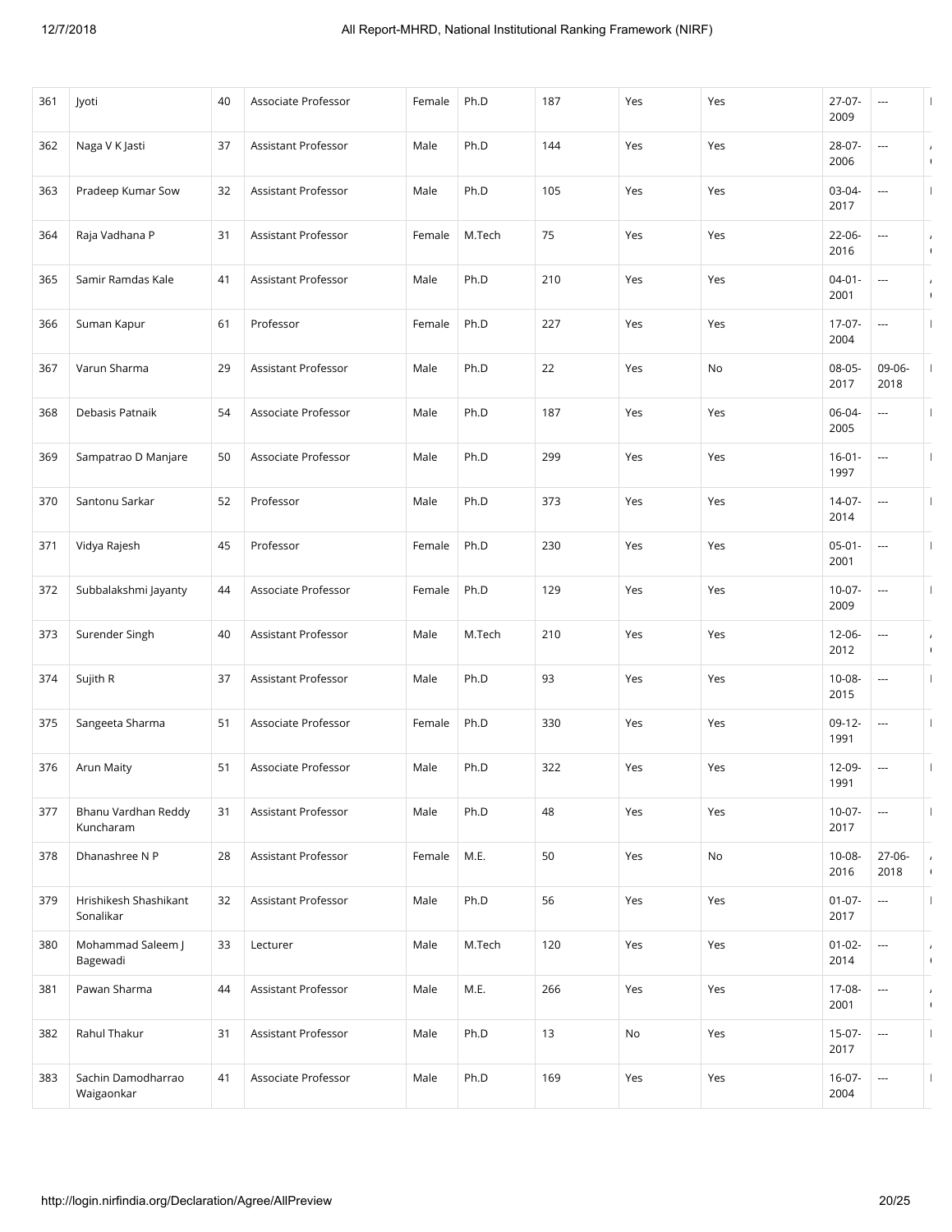| 384 | Sharad Mahadeo<br>Sontakke   | 32 | Assistant Professor | Male   | Ph.D        | 91  | Yes | Yes | 25-07-<br>2017      | ---                      |                              |
|-----|------------------------------|----|---------------------|--------|-------------|-----|-----|-----|---------------------|--------------------------|------------------------------|
| 385 | Sudeepta Mishra              | 35 | Assistant Professor | Male   | Ph.D        | 76  | Yes | Yes | 19-05-<br>2017      | ---                      |                              |
| 386 | Uma Maheswari N              | 34 | Assistant Professor | Female | M.Sc.(Engg) | 141 | Yes | Yes | $25 - 11 -$<br>2014 | ---                      | $\sqrt{2}$                   |
| 387 | Toby Joseph                  | 44 | Assistant Professor | Male   | Ph.D        | 150 | Yes | Yes | $07 - 01 -$<br>2006 |                          | $\mathbf{I}$                 |
| 388 | Sreejith V                   | 36 | Other               | Male   | Ph.D        | 157 | Yes | Yes | $08 - 12 -$<br>2010 | $\hspace{0.05cm} \ldots$ | $\lambda$                    |
| 389 | Srinivasa Prakash Regalla    | 49 | Professor           | Male   | Ph.D        | 240 | Yes | Yes | $03-10-$<br>1998    | ---                      |                              |
| 390 | Swati Alok                   | 39 | Assistant Professor | Female | Ph.D        | 197 | Yes | Yes | $01 - 11 -$<br>2011 | ---                      |                              |
| 391 | Venkateswaran<br>Rajagopalan | 39 | Assistant Professor | Male   | Ph.D        | 94  | Yes | Yes | $12 - 05 -$<br>2014 |                          |                              |
| 392 | Sridhar R                    | 45 | Associate Professor | Male   | Ph.D        | 239 | Yes | Yes | 13-07-<br>2015      | $\hspace{0.05cm} \ldots$ | $\mathbf{I}$                 |
| 393 | Suvadip Batabyal             | 34 | Assistant Professor | Male   | Ph.D        | 106 | No  | Yes | $16 - 08 -$<br>2016 | ---                      |                              |
| 394 | Shalini Upadhyay             | 42 | Associate Professor | Female | Ph.D        | 235 | Yes | Yes | $07-12-$<br>2005    | $\cdots$                 | $\mathbf{I}$                 |
| 395 | Ankur Pachauri               | 35 | Assistant Professor | Male   | Ph.D        | 104 | Yes | Yes | 19-08-<br>2015      | ---                      | $\prime$<br>$\sqrt{2}$       |
| 396 | Bandi Venkata Prasad         | 60 | Professor           | Male   | Ph.D        | 434 | Yes | Yes | $21 - 12 -$<br>2004 | $\cdots$                 | $\mathbf{I}$                 |
| 397 | Chandra Shekar R K           | 42 | Assistant Professor | Male   | M.Tech      | 221 | Yes | Yes | $05-02-$<br>2014    | ---                      | $\prime$<br>$\sqrt{2}$       |
| 398 | Gaurav Dar                   | 47 | Associate Professor | Male   | Ph.D        | 217 | Yes | Yes | 15-07-<br>2002      | ---                      |                              |
| 399 | Mahesh K Hamirwasia          | 53 | Assistant Professor | Male   | M.E.        | 333 | Yes | Yes | 08-08-<br>1996      | ---                      | $\overline{ }$<br>$\sqrt{2}$ |
| 400 | Radhika Vathsan              | 48 | Associate Professor | Female | Ph.D        | 235 | Yes | Yes | $18 - 12 -$<br>2001 | $\sim$                   | $\mathbf{I}$                 |
| 401 | Ritu Arora                   | 38 | Assistant Professor | Female | Ph.D        | 183 | Yes | Yes | 26-06-<br>2008      | ---                      | $\prime$<br>$\sqrt{2}$       |
| 402 | Sarvesh Satija               | 42 | Assistant Professor | Male   | Ph.D        | 208 | Yes | No  | $02 - 08 -$<br>2010 | $15 - 12 -$<br>2017      | $\mathbf{I}$                 |
| 403 | Sonika Chandrakant<br>Rathi  | 31 | Lecturer            | Female | M.Tech      | 71  | Yes | Yes | $20 - 06 -$<br>2016 | ---                      | $\prime$<br>$\sqrt{2}$       |
| 404 | Swati Agarwal                | 28 | Other               | Female | Ph.D        | 13  | Yes | Yes | 28-07-<br>2017      | $\hspace{0.05cm} \ldots$ | $\lambda$                    |
| 405 | Vineet Kumar Garg            | 46 | Assistant Professor | Male   | M.E.        | 261 | Yes | Yes | $30 - 12 -$<br>2014 | ---                      | $\prime$<br>$\sqrt{2}$       |
| 406 | Sunil Bhand                  | 49 | Professor           | Male   | Ph.D        | 215 | Yes | Yes | $11 - 12 -$<br>2002 | ---                      |                              |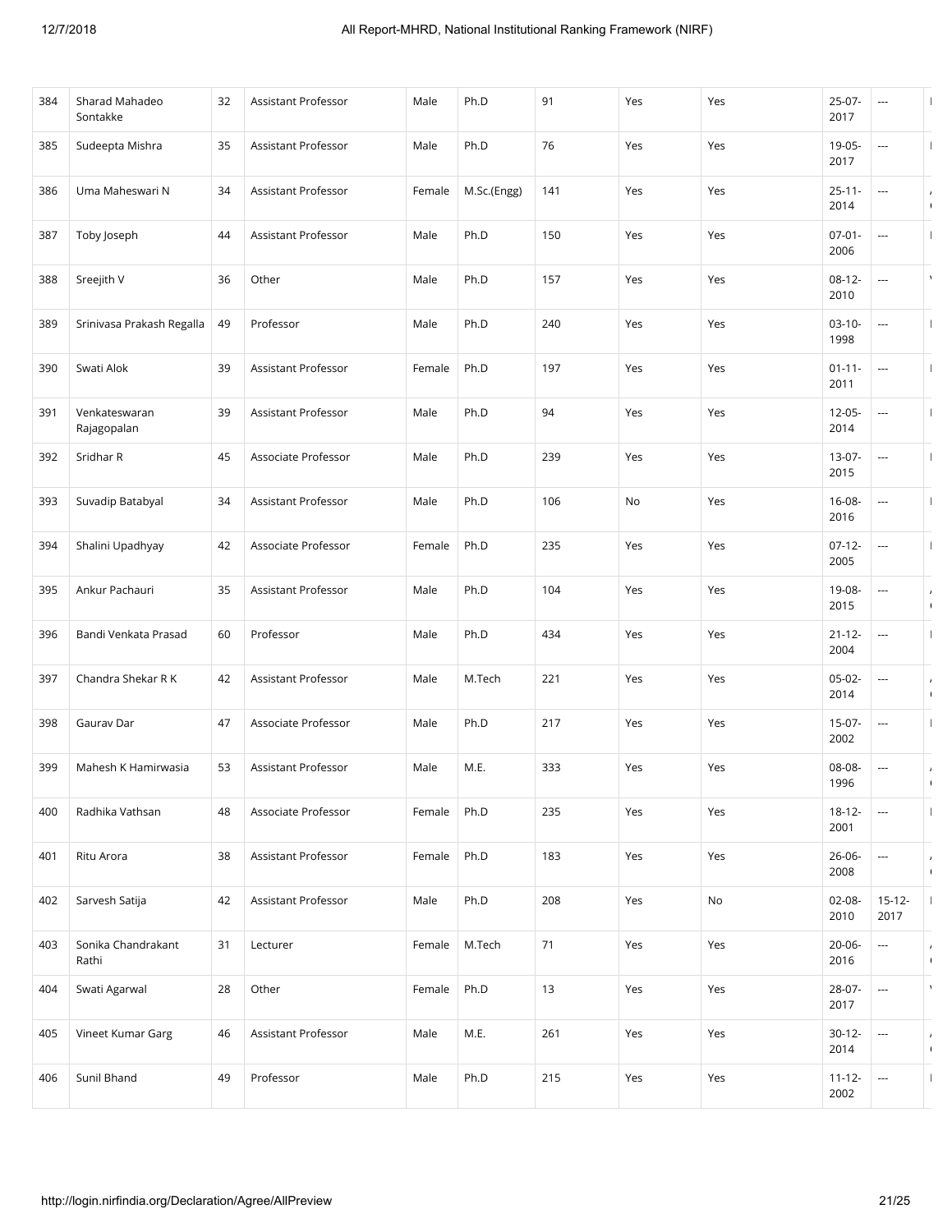| 407 | Sarang Chandrashekhar<br>Dhongdi   | 33 | Assistant Professor        | Male   | Ph.D       | 109 | Yes | Yes | $25-07-$<br>2009    | ---                      |                              |
|-----|------------------------------------|----|----------------------------|--------|------------|-----|-----|-----|---------------------|--------------------------|------------------------------|
| 408 | Vasan A                            | 41 | Professor                  | Male   | Ph.D       | 214 | Yes | Yes | 07-08-<br>2008      | $\overline{\phantom{a}}$ |                              |
| 409 | Sri Kalyana Rama J                 | 29 | Lecturer                   | Male   | M.Tech     | 90  | Yes | Yes | $02 - 07 -$<br>2013 | ---                      | $\sqrt{2}$                   |
| 410 | Soumya J                           | 32 | Assistant Professor        | Female | Ph.D       | 59  | Yes | Yes | 29-06-<br>2015      |                          | $\mathbf{I}$                 |
| 411 | S K Choudhary                      | 51 | Associate Professor        | Male   | Ph.D       | 343 | Yes | Yes | $12 - 07 -$<br>2004 | $\overline{\phantom{a}}$ | $\mathbf{I}$                 |
| 412 | Anirban Roy                        | 33 | Assistant Professor        | Male   | Ph.D       | 153 | Yes | Yes | 17-07-<br>2017      | ---                      |                              |
| 413 | Brajabandhu Mishra                 | 44 | Associate Professor        | Male   | <b>MBA</b> | 285 | Yes | Yes | $02 - 01 -$<br>2015 | $\overline{\phantom{a}}$ | $\prime$<br>$\sqrt{2}$       |
| 414 | Karthikeyan<br>Ganesarethinam      | 38 | Assistant Professor        | Male   | Ph.D       | 189 | Yes | Yes | 14-06-<br>2012      | $\overline{\phantom{a}}$ |                              |
| 415 | K Venkatasubramanian               | 47 | Associate Professor        | Male   | M.E.       | 307 | Yes | Yes | $29-12-$<br>1992    | $\cdots$                 | $\prime$<br>$\sqrt{2}$       |
| 416 | Nayan Khare                        | 40 | Assistant Professor        | Male   | M.Tech     | 176 | Yes | No  | $02 - 03 -$<br>2015 | $31 - 07 -$<br>2018      | $\prime$<br>$\sqrt{2}$       |
| 417 | Preethi N G                        | 38 | Assistant Professor        | Female | M.Tech     | 146 | Yes | Yes | $16 - 01 -$<br>2014 | ---                      | $\prime$<br>$\sqrt{2}$       |
| 418 | Rekha A                            | 39 | Assistant Professor        | Female | M.E.       | 134 | Yes | Yes | $07-02-$<br>2011    | ---                      | $\prime$<br>$\sqrt{2}$       |
| 419 | Sandeep Singh Mehal                | 31 | Assistant Professor        | Male   | Ph.D       | 40  | No  | Yes | 05-06-<br>2017      | ---                      | $\mathbf{I}$                 |
| 420 | Sindhu S                           | 48 | Professor                  | Female | Ph.D       | 252 | Yes | Yes | $02 - 07 -$<br>2007 | $\overline{\phantom{a}}$ |                              |
| 421 | Swapna S Kulkarni                  | 35 | <b>Assistant Professor</b> | Female | M.Tech     | 133 | Yes | Yes | $01 - 12 -$<br>2007 | ---                      | $\overline{ }$<br>$\sqrt{2}$ |
| 422 | Vijayalakshmi Anand                | 43 | Assistant Professor        | Female | M.E.       | 182 | Yes | Yes | $01 - 12 -$<br>2008 | $\cdots$                 | $\overline{ }$               |
| 423 | Sanjay Kumar Sahay                 | 48 | Associate Professor        | Male   | Ph.D       | 279 | Yes | Yes | $20 - 12 -$<br>2005 | $\cdots$                 | $\mathbf{I}$                 |
| 424 | Shubhangi<br>Krushnacchndra Gawali | 38 | Assistant Professor        | Female | Ph.D       | 191 | Yes | Yes | $25-07-$<br>2017    | $\overline{\phantom{a}}$ | $\prime$<br>$\sqrt{2}$       |
| 425 | Tirtharaj Dash                     | 27 | Assistant Professor        | Male   | M.E.       | 49  | Yes | Yes | 04-08-<br>2015      | $\overline{\phantom{a}}$ | $\overline{ }$<br>$\sqrt{2}$ |
| 426 | Srinivas M B                       | 56 | Professor                  | Male   | Ph.D       | 287 | Yes | Yes | $24 - 12 -$<br>2008 | ---                      | $\overline{\phantom{a}}$     |
| 427 | Srikanta Dinda                     | 41 | Associate Professor        | Male   | Ph.D       | 176 | Yes | Yes | 13-07-<br>2011      | $\hspace{0.05cm} \ldots$ | $\mathbf{I}$                 |
| 428 | Vikranth Kumar Surasani            | 40 | Assistant Professor        | Male   | Ph.D       | 116 | Yes | Yes | $15-07-$<br>2013    | $\cdots$                 | $\mathbf{I}$                 |
| 429 | Souvik Kundu                       | 32 | Assistant Professor        | Male   | Ph.D       | 68  | Yes | Yes | $07-07-$<br>2015    | $\sim$                   | $\mathbf{I}$                 |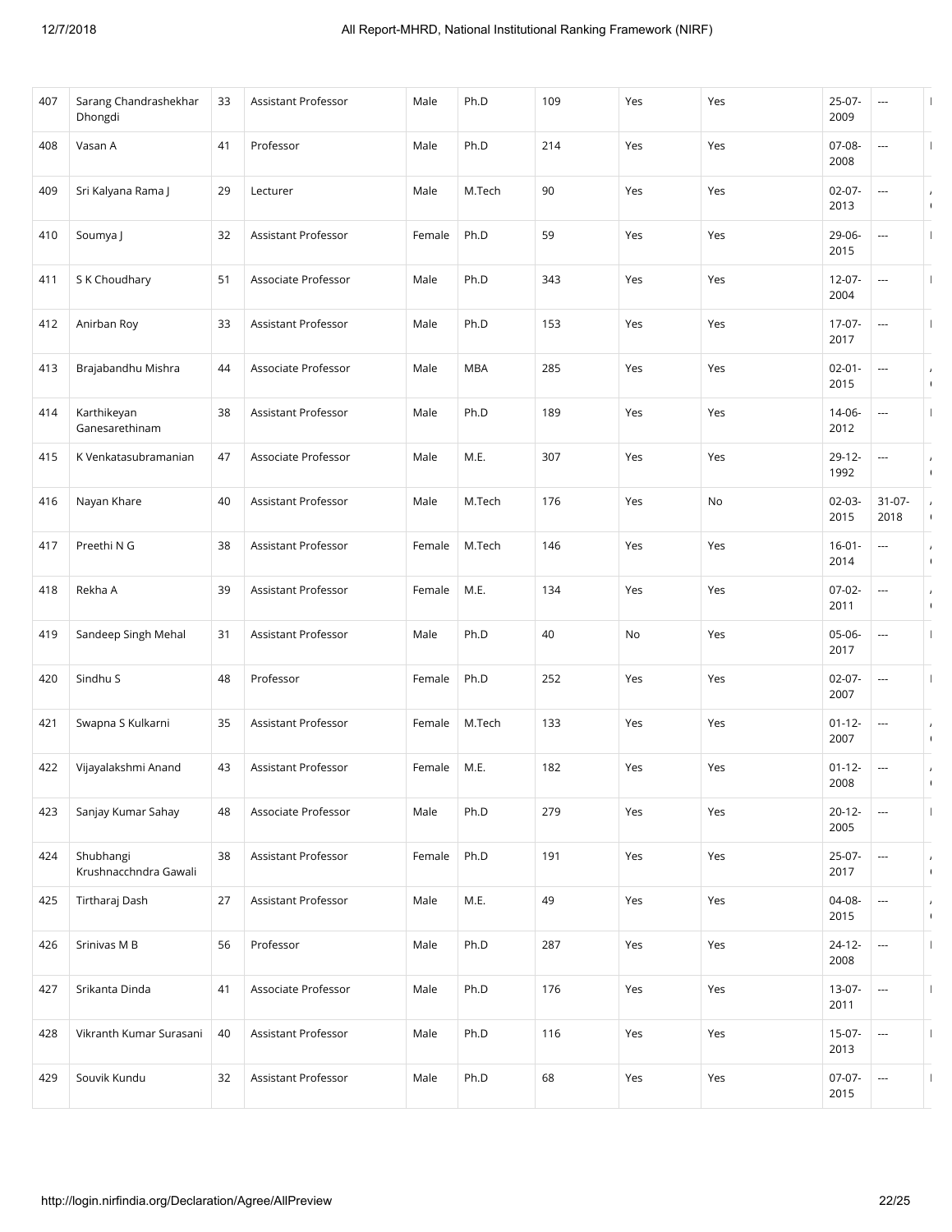| 430 | Sandeep Kumar                   | 33 | Assistant Professor | Male   | M.E.   | 99  | Yes | Yes | 19-02-<br>2016      | ---                      | $\prime$<br>$\sqrt{ }$       |
|-----|---------------------------------|----|---------------------|--------|--------|-----|-----|-----|---------------------|--------------------------|------------------------------|
| 431 | Satyendra Kr Sharma             | 39 | Assistant Professor | Male   | Ph.D   | 172 | Yes | Yes | $17-05-$<br>2008    | ---                      | $\overline{1}$               |
| 432 | Anita Ramachandran              | 40 | Assistant Professor | Female | M.Tech | 240 | Yes | Yes | 12-08-<br>2015      | ---                      | $\prime$<br>$\sqrt{ }$       |
| 433 | Ashish Narang                   | 31 | Assistant Professor | Male   | M.E.   | 80  | Yes | Yes | $15 - 12 -$<br>2014 |                          | $\overline{ }$<br>$\sqrt{2}$ |
| 434 | Bulla Radhika                   | 26 | Other               | Female | M.Sc.  | 44  | Yes | Yes | $27 - 11 -$<br>2014 | ---                      | $\lambda$<br>$\sqrt{ }$      |
| 435 | Gopalakrishnan<br>Venkiteswaran | 44 | Associate Professor | Male   | Ph.D   | 166 | Yes | Yes | $08 - 10 -$<br>2004 | ---                      |                              |
| 436 | Lucy J Gudino                   | 47 | Assistant Professor | Female | Ph.D   | 164 | Yes | Yes | $01 - 02 -$<br>2005 | ---                      | $\prime$<br>$\sqrt{2}$       |
| 437 | Neha Bharill                    | 31 | Other               | Male   | M.E.   | 41  | Yes | No  | 14-07-<br>2017      | $16 - 12 -$<br>2017      |                              |
| 438 | R S Reosekar                    | 41 | Assistant Professor | Male   | Ph.D   | 205 | Yes | Yes | $14-07-$<br>2001    | ---                      | $\sqrt{2}$                   |
| 439 | Richa Singhal                   | 31 | Assistant Professor | Female | Ph.D   | 72  | No  | Yes | $10-07-$<br>2017    | ---                      |                              |
| 440 | Saroj Mondal                    | 32 | Assistant Professor | Male   | Ph.D   | 36  | Yes | Yes | 14-07-<br>2017      | ---                      |                              |
| 441 | Siva Prasad A V S               | 34 | Assistant Professor | Male   | Ph.D   | 52  | Yes | Yes | $21 - 11 -$<br>2016 | ---                      | $\mathbf{I}$                 |
| 442 | Swarna Chaudhary                | 32 | Assistant Professor | Female | M.Tech | 85  | Yes | Yes | 17-08-<br>2015      | $\hspace{0.05cm} \ldots$ | $\prime$<br>$\sqrt{ }$       |
| 443 | Vimal S P                       | 38 | Assistant Professor | Male   | M.E.   | 187 | Yes | Yes | $16 - 01 -$<br>2006 | $\hspace{0.05cm} \ldots$ | $\prime$<br>$\sqrt{2}$       |
| 444 | Sayan Kanungo                   | 31 | Assistant Professor | Male   | Ph.D   | 68  | No  | Yes | 18-07-<br>2018      | ---                      | $\mathbf{I}$                 |
| 445 | Manish Narwaria                 | 34 | Assistant Professor | Male   | Ph.D   | 67  | No  | Yes | $13-07-$<br>2018    | ---                      | $\overline{1}$               |
| 446 | Gaurav watts                    | 29 | Other               | Male   | M.E.   | 3   | No  | Yes | 23-07-<br>2018      |                          | $\lambda$                    |
| 447 | Sayed Mohammad<br>Zafaruddin    | 38 | Assistant Professor | Male   | Ph.D   | 80  | No  | Yes | $20-07-$<br>2018    | $\hspace{0.05cm} \ldots$ | $\mathbf{I}$                 |
| 448 | Rabinder Kumar                  | 30 | Other               | Male   | Ph.D   | 3   | No  | Yes | 20-07-<br>2018      | ---                      | $\lambda$                    |
| 449 | Mukund Lahoti                   | 29 | Assistant Professor | Male   | Ph.D   | 26  | No  | Yes | $17-07-$<br>2018    | $\hspace{0.05cm} \ldots$ | $\mathbf{I}$                 |
| 450 | Abhijit Jayant Pethe            | 37 | Associate Professor | Male   | Ph.D   | 133 | No  | Yes | 18-07-<br>2018      | $\overline{\phantom{a}}$ | $\mathbf{I}$                 |
| 451 | Nishant Roy                     | 30 | Assistant Professor | Male   | Ph.D   | 120 | No  | Yes | $11-07-$<br>2018    | $\hspace{0.05cm} \ldots$ | $\mathbf{I}$                 |
| 452 | Rajesh Kumar Tripathy           | 31 | Assistant Professor | Male   | Ph.D   | 19  | No  | Yes | $05-07-$<br>2018    | $\hspace{0.05cm} \ldots$ | $\mathbf{I}$                 |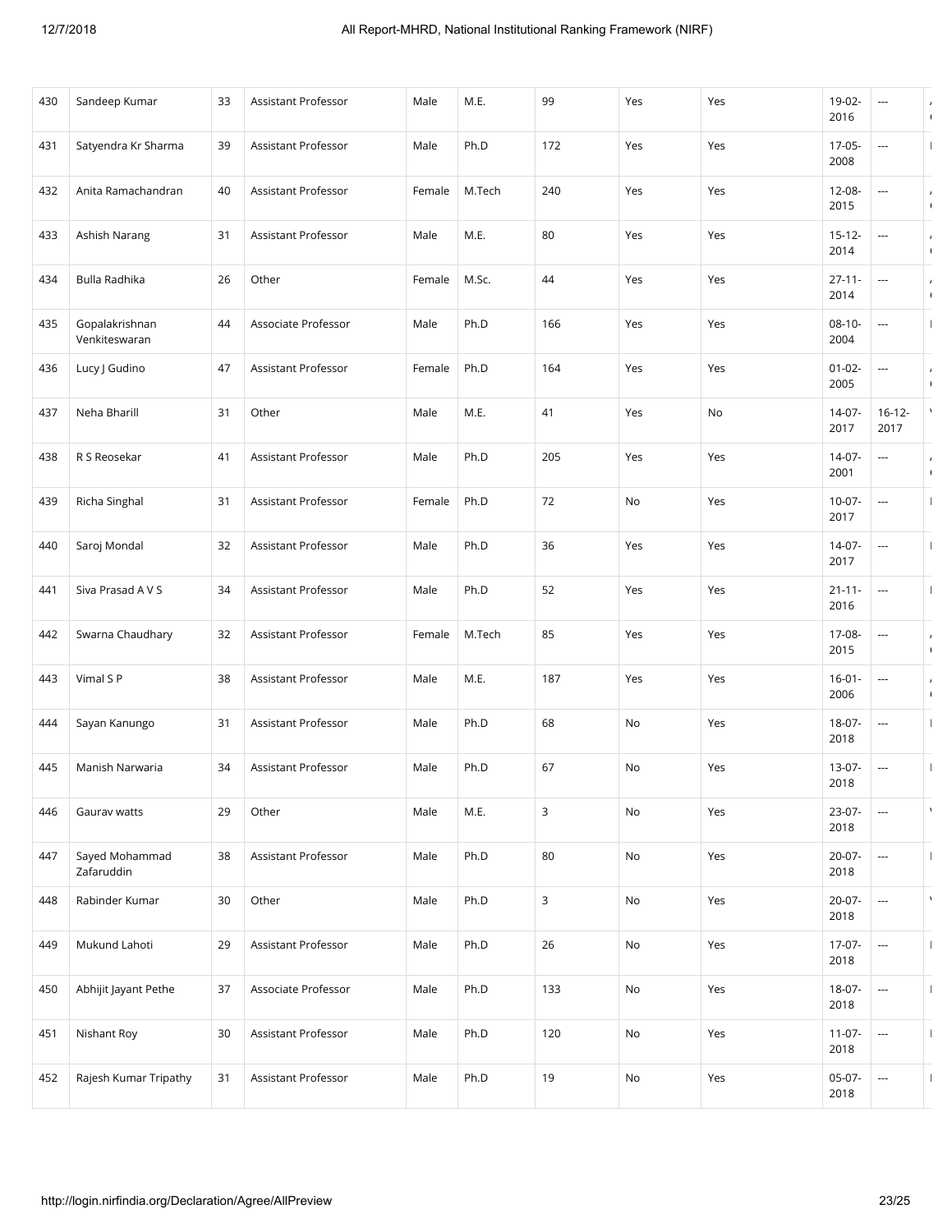| 453 | R N Ponnalagu                    | 39 | Assistant Professor        | Female | Ph.D   | 216 | No  | Yes | $05-07-$<br>2018    | ---                      |                              |
|-----|----------------------------------|----|----------------------------|--------|--------|-----|-----|-----|---------------------|--------------------------|------------------------------|
| 454 | Bijoy Krishna Mukherjee          | 38 | Assistant Professor        | Male   | Ph.D   | 97  | No  | Yes | $02 - 07 -$<br>2018 | ---                      |                              |
| 455 | Priyansh Singh                   | 30 | Other                      | Male   | M.Tech | 3   | No  | Yes | $02 - 07 -$<br>2018 | ---                      |                              |
| 456 | Rambir Rameshwar S<br>Bhadouriya | 42 | Associate Professor        | Male   | Ph.D   | 197 | No  | Yes | 18-06-<br>2018      |                          | $\sqrt{2}$                   |
| 457 | Pratik Narang                    | 28 | <b>Assistant Professor</b> | Male   | Ph.D   | 76  | No  | Yes | 08-06-<br>2018      | ---                      | $\mathbf{I}$                 |
| 458 | Vinayak Naik                     | 40 | Professor                  | Male   | Ph.D   | 4   | No  | Yes | 23-05-<br>2018      | ---                      |                              |
| 459 | Odelu Vanga                      | 36 | Assistant Professor        | Male   | Ph.D   | 56  | No  | Yes | $16 - 05 -$<br>2018 | ---                      |                              |
| 460 | Sourab Nandi                     | 31 | Other                      | Male   | M.Tech | 6   | No  | Yes | $16 - 04 -$<br>2018 | ---                      | $\lambda$                    |
| 461 | <b>B</b> Nandini                 | 29 | Assistant Professor        | Female | Ph.D   | 26  | No  | Yes | 05-04-<br>2018      | $\hspace{0.05cm} \ldots$ | $\mathbf{I}$                 |
| 462 | J Jabez Christopher              | 30 | Assistant Professor        | Male   | Ph.D   | 36  | No  | Yes | $02 - 04 -$<br>2018 | ---                      |                              |
| 463 | Siddhartha Tripathi              | 39 | Assistant Professor        | Male   | Ph.D   | 64  | No  | Yes | 15-03-<br>2018      | ---                      | $\mathbf{I}$                 |
| 464 | Etika Krishna Chaitanya          | 37 | Assistant Professor        | Male   | Ph.D   | 87  | No  | Yes | $15-03-$<br>2018    | ---                      | H                            |
| 465 | Samata Satish Mujumdar           | 38 | Assistant Professor        | Male   | M.E.   | 188 | No  | Yes | $15-03-$<br>2018    | ---                      | $\overline{ }$<br>$\sqrt{2}$ |
| 466 | Darshak Bhatt                    | 30 | Assistant Professor        | Male   | Ph.D   | 34  | No  | Yes | $01 - 03 -$<br>2018 | ---                      |                              |
| 467 | Vadiraj Anant Hemadri            | 34 | Assistant Professor        | Male   | Ph.D   | 37  | No  | Yes | $30 - 01 -$<br>2018 | ---                      | $\mathbf{I}$                 |
| 468 | Debidash Kundu                   | 28 | Other                      | Male   | M.E.   | 9   | No  | Yes | $29 - 01 -$<br>2018 | ---                      | $\lambda$                    |
| 469 | Chayan Bhar                      | 29 | Other                      | Male   | M.Tech | 6   | Yes | No  | $27 - 01 -$<br>2018 | $16-07-$<br>2018         | $\lambda$                    |
| 470 | Yenuganti Sujan                  | 33 | Assistant Professor        | Male   | Ph.D   | 98  | Yes | Yes | $23 - 01 -$<br>2018 | ---                      |                              |
| 471 | Nagendra Kumar                   | 29 | Assistant Professor        | Male   | Ph.D   | 15  | No  | No  | $11 - 01 -$<br>2018 | 19-05-<br>2018           |                              |
| 472 | litendra Kumar                   | 31 | Assistant Professor        | Male   | Ph.D   | 31  | No  | No  | $10 - 01 -$<br>2018 | $31 - 05 -$<br>2018      | $\mathbf{I}$                 |
| 473 | Bandhan Bandhu<br>Majumdar       | 29 | Assistant Professor        | Male   | Ph.D   | 13  | No  | Yes | $18 - 01 -$<br>2018 | ---                      | $\mathbf{I}$                 |
| 474 | Soumen Nandi                     | 47 | Other                      | Male   | M.Tech | 126 | No  | Yes | $05 - 01 -$<br>2018 | ---                      | $\lambda$                    |
| 475 | Rajesh Kumar                     | 36 | Assistant Professor        | Male   | Ph.D   | 56  | No  | Yes | $04 - 01 -$<br>2018 | ---                      |                              |